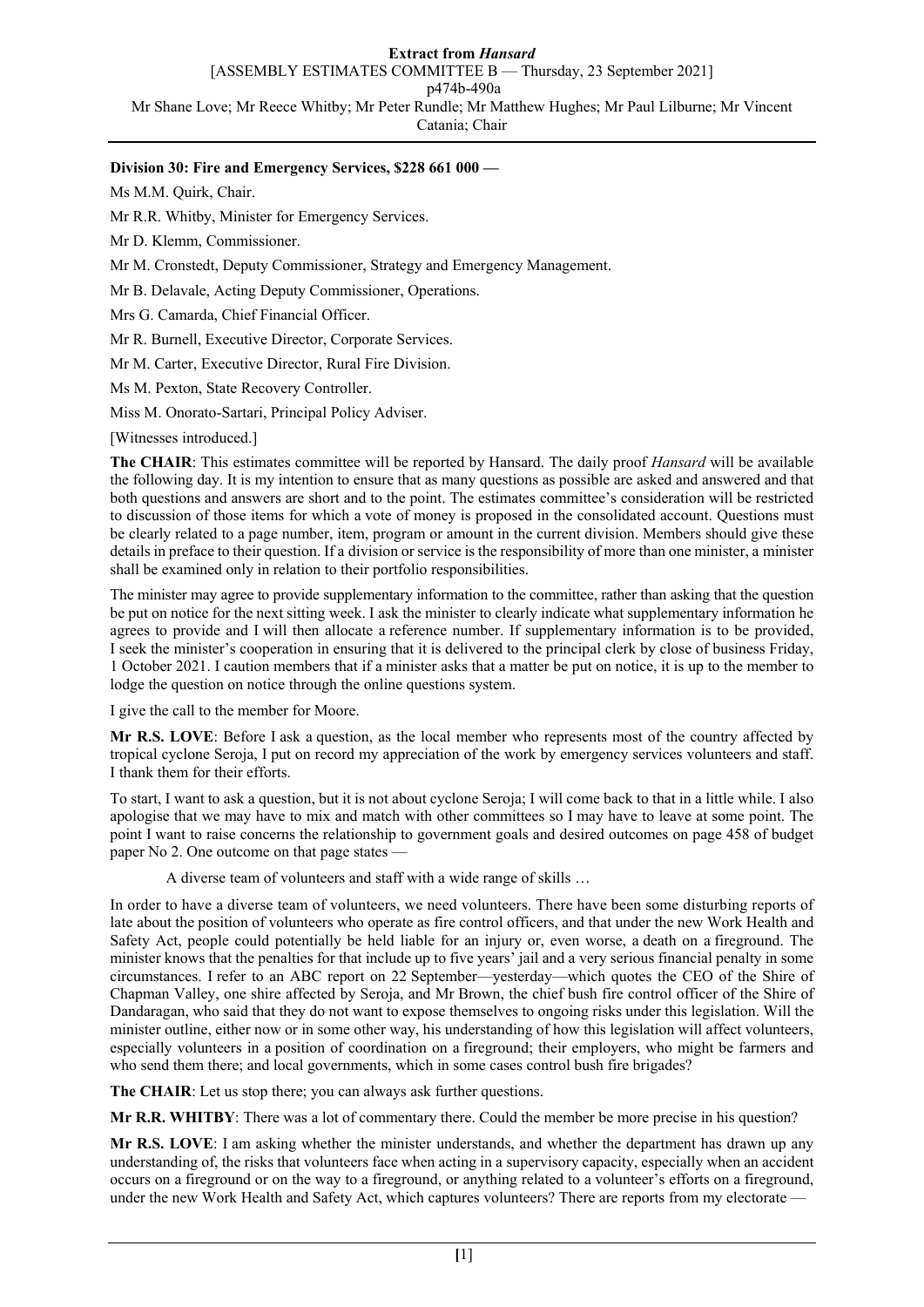**The CHAIR**: I think you have encapsulated the question. We will leave it to the minister to respond and then you can ask further questions.

**Mr R.R. WHITBY**: This legislation is not my legislation, but I know it applies to emergency responders. Perhaps it would have been better for the member to ask another minister about the impact of this legislation on volunteers. However, in terms of the Department of Fire and Emergency Services and volunteers throughout the state, I understand that there has always been a requirement to provide protection for emergency responders. There has always been an obligation on people who fight fires and who respond to emergencies to have certain levels of training. That obligation extends to someone having the reasonable capacity to provide that direction and control of volunteers.

This legislation applies throughout most Australian states. It applies in Queensland, New South Wales, Tasmania and the Northern Territory. It has done so for more than a decade and it works well. The overall observation I will make is that it is good that our volunteers are treated in the same way as career personnel. I often make the observation that career responders and volunteers put their lives on the line to the same degree whenever they are required to provide protection, whether that is physical protection in protective clothing or when using modern appliances and equipment, or when providing protection in occupational situations. That is the first issue I will raise. That is a good thing. I also make the observation that, as I said, there was always an obligation under previous occupational health laws to provide the right training and expertise to people who are being sent into harm's way.

# [7.10 pm]

**Mr R.S. LOVE**: I am aware that those obligations may have existed in the past. However, there is a great deal of concern in rural communities about the implications of this act. If the government wishes to have a diverse team of volunteers on the ground, I would suggest that the department, the minister or someone will need to act to clarify and educate people about what the changes will mean and assure them about the limits of the new legislation. There are people who are seeking to profit from causing concern in the community around this issue. They are offering to provide services at a greatly inflated cost to farmers et cetera. Putting in place protocols may help protect them. This is causing a lot of concern. I suspect that that might be at the bottom of some of this, but it has blown up, and not just in this newspaper; I have received text messages from people who are concerned about their liabilities. I fear that there will be a withdrawal of service of some very senior volunteers if something is not done. I ask the minister, the commissioner or someone to take this matter in hand and understand and address the concern.

**The CHAIR**: I do not know whether that requires much of a response other than to acknowledge it.

**Mr R.R. WHITBY**: Nevertheless, chair, I am happy to respond. The member is right. It does require engagement with the Department of Fire and Emergency Services to educate people and provide that service. Indeed, that is exactly what is happening. I will refer to someone in a moment who can provide more detail about that. The team at DFES is engaging with the Western Australian Local Government Association and other agencies and authorities to pinpoint the issues that are in this legislation and to better educate people. This legislation has been around for a while. In fact, the former Attorney General Hon Michael Mischin, MLC, introduced the green bill, so this will not surprise anyone. I refer to Mr Richard Burnell to explain some of the detail.

**Mr R. Burnell**: I am happy to provide some information to the house. The Local Government Insurance Scheme convened a webinar on 31 August to which all local governments were invited to attend. My understanding is that 160 people attended the webinar. At that webinar was some legal representation, and the Local Government Insurance Scheme provided a clear understanding of the implications of the act. DFES was also invited to talk about the training that is available through the DFES Rural Fire Division and about all the documented procedures and work practices that we have. That was made available to all the local governments. The Local Government Insurance Scheme, as I understand it, has committed to provide detailed answers to the questions that were raised by all those who participated in the webinar. Those answers will be provided within a fortnight. We were involved in that process and we are providing whatever support we can.

**Mr R.R. WHITBY**: For the benefit of Hansard, I mispronounced Mr Burnell's name; I said Burrell. Apologies for that.

**Mr P.J. RUNDLE**: I have a further question to that. It is more of a question/comment.

**The CHAIR**: Just stick to the questions, member for Roe. You can write the minister a letter if you want to comment.

**Mr P.J. RUNDLE**: Pursuant to that, my understanding is that when a farmer or a farm worker arrives first on the scene, it creates a problem. If the local government turns up first on the scene, that is covered by insurance, as was just pointed out. However, my understanding is that if a farmer or a farm worker turns up first on the scene, the farmer is not covered and is liable under the Work Health and Safety Act. That is why I agree with the member for Moore.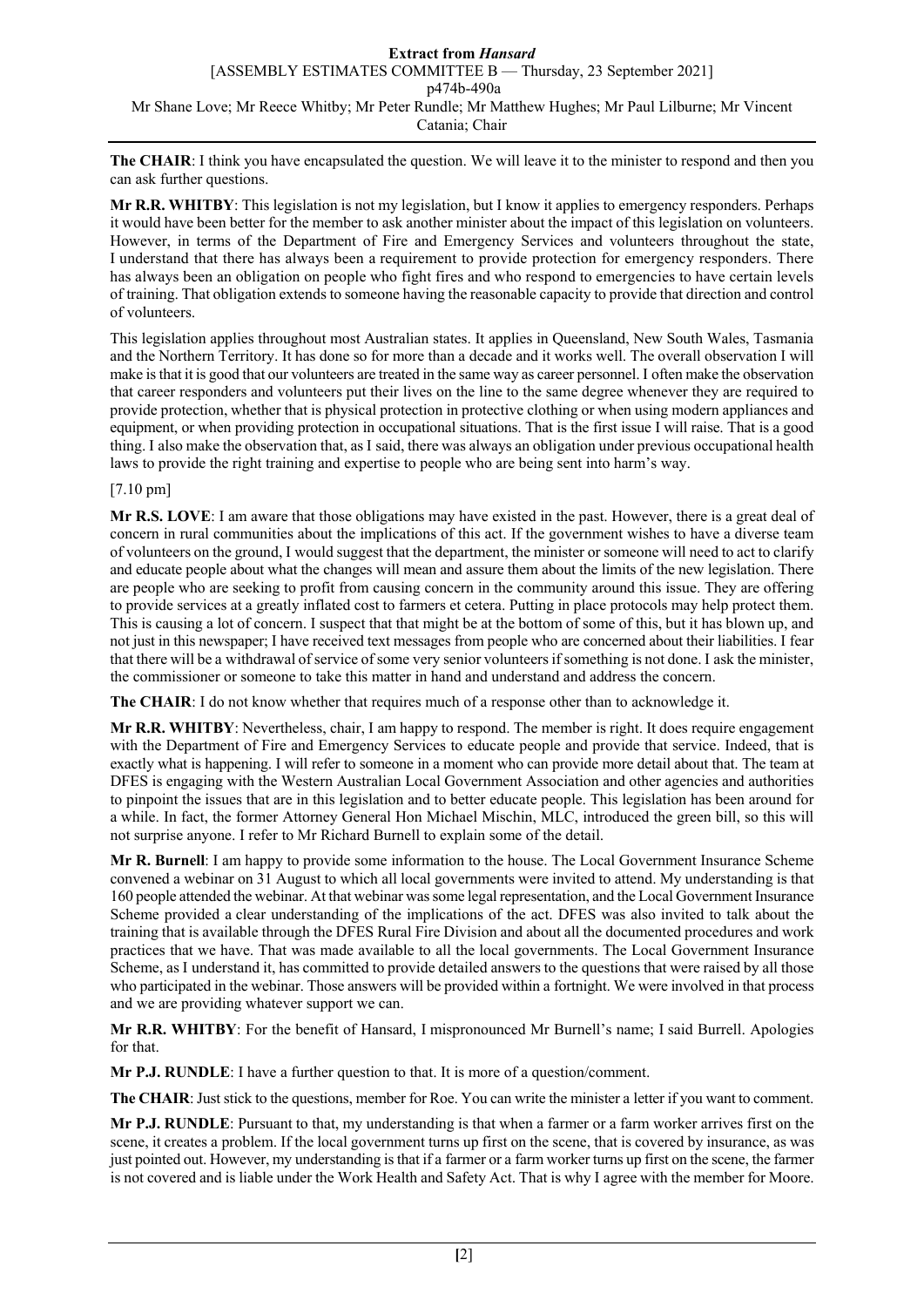# **Extract from** *Hansard* [ASSEMBLY ESTIMATES COMMITTEE B — Thursday, 23 September 2021] p474b-490a

Mr Shane Love; Mr Reece Whitby; Mr Peter Rundle; Mr Matthew Hughes; Mr Paul Lilburne; Mr Vincent Catania; Chair

We are getting examples like Dandaragan farmer Richard Brown who says that he will step down as the shire's chief fire control officer due to the new workplace safety legislation. This is turning into a public relations disaster.

**The CHAIR**: I am waiting for the question, member. Is there a question? You were seeking a legal opinion, I think.

**Mr P.J. RUNDLE**: If the farmer turns up before the local government authority, does he have to accept liability under the new work health and safety laws?

**The CHAIR**: I am mindful that the minister is being asked for legal opinion, which might be contrary to the standing orders, but he can attempt to answer it.

**Mr R.R. WHITBY**: I will not go into legal opinions, member. I think that with new legislation people are often uncertain, and that is why DFES is making concerted efforts to educate and inform people, which is a good thing. Going back 10 years ago, when almost identical legislation was introduced in the other states, there were similar claims that volunteers would walk away. That simply did not occur in those other jurisdictions. I might refer to the commissioner for some more commentary.

**Mr D. Klemm**: Good evening to everyone and thank you, minister. I will cover a couple of points. Going to the member's question, I fancy that the answer to that question will be in the some 160-odd questions that the Local Government Insurance Scheme will respond to as a result of the webinar that Mr Burnell referred to. DFES also has volunteers that it has been responsible for in various forms over the course of the last 90 to 100 years. We have a really well established training system and program. We also have modern and robust standard operating procedures, or doctrine.

To answer the member for Moore's comment about people seeking to profit from this, all those procedures, the training and the doctrine is available at no cost to local governments to use for their bush fire brigades and/or farmers. Under Murray Carter's leadership, the Rural Fire Division has developed training for farm workers on responding and attending to bushfires. That training goes for only six hours. So DFES has done a lot of work to provide assistance to local governments and their volunteers through bush fire brigades to prepare them for not only this summer but previous summers as well.

[7.20 pm]

**Mr P.J. RUNDLE**: I am saying that we are trying to help and do not underestimate the situation.

**The CHAIR**: I gather that is not a further question, member. Any further questions? Member for Moore.

**Mr R.S. LOVE**: I turn to page 457 and the line item "Severe Tropical Cyclone Seroja Enhanced State Recovery Structure" under "New Initiatives" in the "Spending Changes" table. I wonder whether the minister could outline what that funding represents. There are two payments over the forward estimates with a combined total of just over \$9.6 million. If the minister could explain the commitment that that represents to the communities, I would be grateful. Could the minister also explain what the commonwealth's contribution is towards these?

**Mr R.R. WHITBY**: I do not have a page 457 tab. Can I get some more information about the item the member is talking about?

**Mr R.S. LOVE**: I am talking about the line item under "New Initiatives" in the "Spending Changes" table on page 457, which is "Severe Tropical Cyclone Seroja Enhanced State Recovery Structure". There are two payments of \$4.404 million and \$5.237 million.

**Mr R.R. WHITBY**: I am just trying to find the right page. What is the member's question again?

**Mr R.S. LOVE**: I wonder whether the minister can outline what that commitment of \$9.6 million represents.

**Mr R.R. WHITBY**: Member, the same support is expressed in different ways in the budget. Hence it will take a little to get on top of it, but this funding is just part of the funding. As the member would be aware, a historically large amount of money has been committed to the recovery for cyclone Seroja. This \$9.641 million is to facilitate financial assistance and allow the state to help deliver that assistance across a range of agencies.

**Mr R.S. LOVE**: Is that part of the category C and E arrangements or is it something additional?

**Mr R.R. WHITBY**: I might get the Seroja State Recovery Controller to respond.

**Ms M. Pexton**: I think Georgina Camarda might be able to provide a bit of advice on the \$9.6 million and then I am happy to talk to the question regarding commonwealth funding.

**The CHAIR**: Could the chief finance officer respond, please.

**Mrs G. Camarda**: The \$9.641 million is allocated to DFES over two years and to provide enhanced resourcing to DFES, in particular the State Recovery Controller, to help administer a number of disaster recovery funding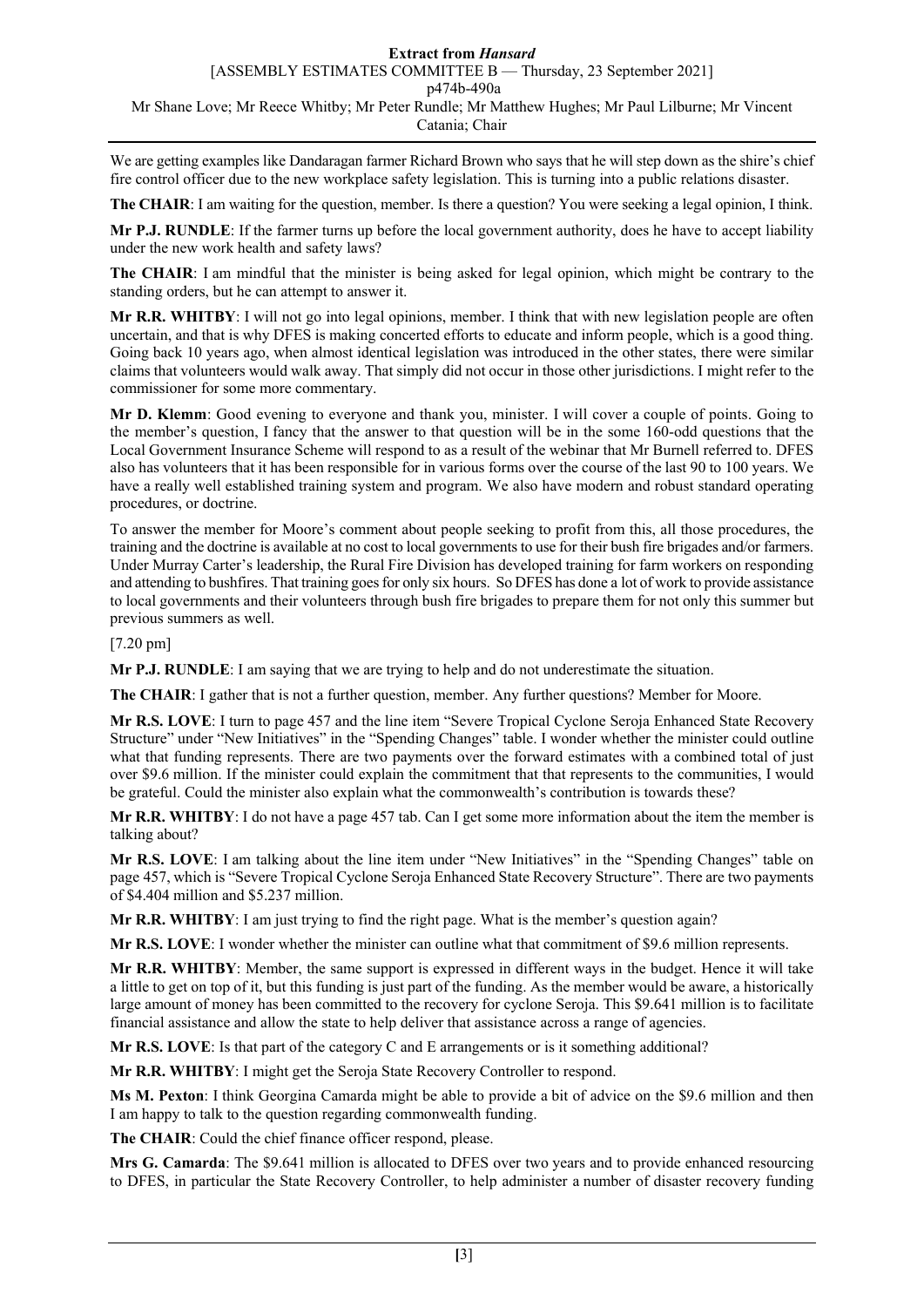# **Extract from** *Hansard*

[ASSEMBLY ESTIMATES COMMITTEE B — Thursday, 23 September 2021]

p474b-490a

Mr Shane Love; Mr Reece Whitby; Mr Peter Rundle; Mr Matthew Hughes; Mr Paul Lilburne; Mr Vincent Catania; Chair

arrangement packages throughout the state. The \$9.6 million is funded by the consolidated account and also through reimbursement through the DRF arrangements.

**Mr R.S. LOVE**: Are we saying that is all for administration?

**Mr R.R. WHITBY**: I will let Ms Camarda continue.

**The CHAIR**: Can I just say that it assists Hansard if any acronyms, such as DRF, could be said in full. That would help them a lot.

**Mrs G. Camarda**: I might refer that one to State Recovery Controller Mel Pexton to explain resourcing.

**Ms M. Pexton**: That package refers to a number of resources and not all those are administrative by any means. For example, our community recovery officers have now gone out into the region. They are working across a number of local governments areas. We have a range of resources in there to support the delivery of the packages. So, across that \$104 million record package for the disaster recovery funding arrangements, as the member may be aware, we have a number of grants and community welfare and outreach support services. Sorry, I do not have the exact number in front of me, but the approximately \$9 million contributes as part of the delivery of that program.

**The CHAIR**: Do you have a further question, member?

**Mr R.S. LOVE**: I think that is perhaps as much information as I am going to get now. I might put a question on notice and seek some more detail around the funding arrangements.

**Mr M. HUGHES**: Evening, minister.

**Mr R.R. WHITBY**: Evening.

**Mr M. HUGHES**: I refer the minister to page 458 and the heading "Capacity to maintain Frontline Operations" under "Significant Issues Impacting the Agency". I am referring specifically to point 3.2 and the new career Fire and Rescue Service facility in the south east metropolitan region. Could the minister provide an update regarding this station and the benefits it will provide to the community?

**Mr R.R. WHITBY**: Certainly. I thank the member for the question. Given that he represents an electorate that is very bushfire prone, the member would be aware of the importance of having both volunteer and career fire services on hand. The growth of the Perth metropolitan area is such that DFES is required to look at whether the growing demand can be serviced by volunteer brigades or whether a new career fire station is required. Certainly we have identified a need for a new career fire service station in the growing south east metropolitan region. DFES is looking at the best location for that station, but we have committed \$14.5 million in the forward estimates to provide funding for that station, including \$2 million in the current year to acquire the necessary land and also for the additional fire appliances that will operate there. This is a significant investment in the south east metropolitan region. It will be very welcomed and will supplement existing career and volunteer fire services in the south-eastern corridor of Perth.

We have excellent career fire stations in the area but Perth is growing. It is growing southward, and the member would be aware of very strong growth in the south-east part of Perth. There always comes a point at which we look at the volunteer service and, as very good as that is, we want to expand our career fire service as well. We have made a commitment in this budget to provide for extra career fire stations. This will be the twenty-fifth career fire station in the metro area.

That is an important milestone. I am sure it will be welcomed by those communities in the south-eastern suburbs of Perth.

# [7.30 pm]

**Mr R.S. LOVE**: I want to turn to page 463, the emergency services levy, and the changes in the budget around that. Funding into the department from the emergency services levy in 2020–21 was estimated at \$29 million; it is a comparatively small amount of \$4 million this year; \$12 million next year; and \$23 million and \$26 million the following years. The emergency services levy goes into an account. Is this the drawdown from that account or is it the actual money that the department has raised? What does this reflect, or is this just the amount that is being used in a particular manner within the department's budget?

**Mr R.R. WHITBY**: I might throw that question to Georgina Camarda.

**Mrs G. Camarda**: Just to confirm: is the member referring to the asset investment program on page 463?

**Mr R.S. LOVE**: Yes.

**Mrs G. Camarda**: That is for the 2021–22 financial year, and \$4 million of the emergency services levy is being used to fund the asset investment program for that particular year. The emergency services levy is raised every year to the amount that is approved by government. This year, the emergency services levy is \$391 million, from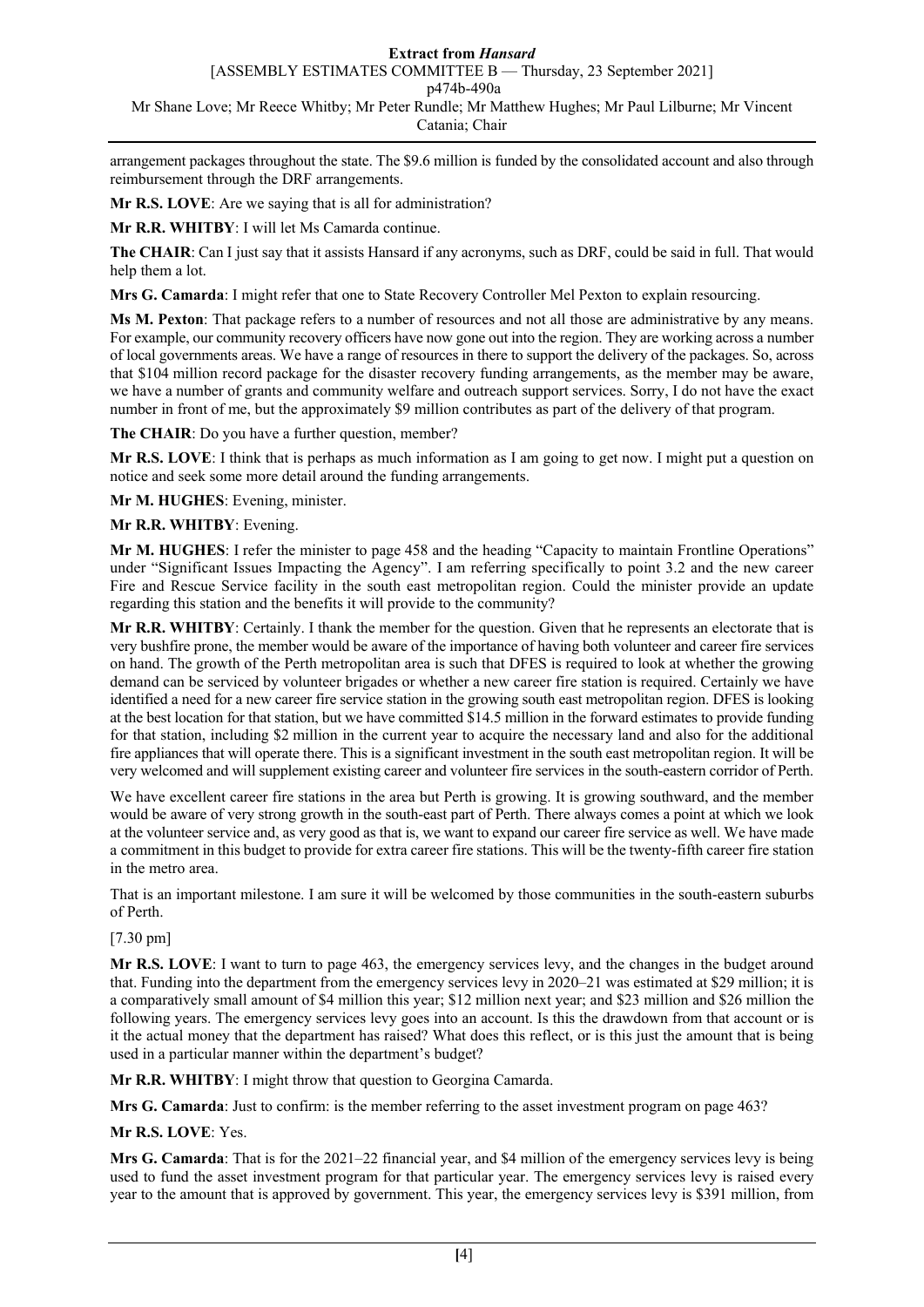memory. That is used to fund our operations, some of which goes towards the asset investment program, which is the number the member just highlighted. The amount allocated towards the asset investment program varies each year. Have I answered the member's question?

**Mr R.S. LOVE**: Minister, I am trying to find out how much flexibility the department has in the use of the emergency services levy. Presumably, a fair bit of money can be used for capital purchases in a given year, or not. There is flexibility in how it is used—it does not have to be used within a particular time or for a particular purpose.

**Mr R.R. WHITBY**: I make the point that all dollars raised through the emergency services levy are spent, and have to be spent, on emergency services. That is the first point I make. In terms of how the funding arrangement is worked out, there is an agreed budget each year of the needs of the agency in terms of all its operating costs and its desire for capital expenditure, including new appliances. Everything is worked out as an annual budget. It is from that that the ESL is calculated. A return from the ESL will cover whatever the agreed budget is for that year. I can hand the member over to the commissioner, who might like to elaborate on the source of revenue.

**Mr D. Klemm**: What the member sees there is some of the challenges we have had with delivering our asset investment program, particularly in relation to COVID and fire appliances, and some of the delays in building caused by COVID. In some cases, we carry funds over from one year to the next because of the challenges we have with this construction, and that is what is seen there. The important point is that the emergency services levy can be used only for the purposes of the emergency services act, which I am responsible for. Every dollar raised through the ESL is spent on emergency services.

**Mr R.S. LOVE**: Within the fact that it is all to be used for emergency services, there is a fair degree of flexibility in any given year, which would mean that there is an agreement that the department will hold the money in trust until such time as it is used in the appropriate way. Is there any pressure on the commissioner to spend all the money in a year and get it out the door, as such?

**Mr D. Klemm**: Yes, there is. We strike our budget each year. We must go through quite a lengthy process to get the ability to carry funds over from one year to another. Importantly in the asset investment program, as an example, is fire trucks, which are on a replacement program. Anything we do not build this year still has to be funded next year because the trucks have to be replaced. The funds the member is looking at demonstrate some of the delays we have had due to COVID, and of course it compounds itself because when we get into the next financial year another whole series of trucks have to be replaced because they have met their replacement date.

**Mr R.S. LOVE**: The department has a fairly mature capital replacement program in which it has laid out all the replacements for its fleet.

# **Mr D. Klemm**: Yes.

**Mr R.S. LOVE**: And presumably some level of growth into the future in innovation or different machines that may come forward. Who determines how much will go to local government grants within that program? Local government bush fire brigades et cetera look for assistance. Is it the commissioner or the government? Who determines the level of grants that are available?

**Mr R.R. WHITBY**: The commissioner can elaborate. There is a local government grants committee, consisting of representatives from DFES, local government and the volunteer association. The actual decision on the success of grants is determined by that committee. It is an independent committee, inasmuch as there is a DFES representative, but there is also a local government representative and a volunteer association representative.

**Mr R.S. LOVE**: My understanding is that is how it is divvied up but not how the size of the pie is decided.

**Mr D. Klemm**: About \$35 million a year is applied to both the capital and operating grant process for local government. In the first instance, it is for the management of trucks. The trucks that are provided to local government bush fire brigades are on a replacement program; exactly the same as the trucks that DFES has responsibility for. That is for both bush fire brigades and the State Emergency Service. An operating grant is also available through the LGGS, or the local government grants scheme. The committee is not necessarily dealing with the operating grant because that is just an average of the last couple of years' expenditure. Capital grants are managed and decisions made by the local government grants committee, albeit there is quite a mature process around the replacement of trucks that the local government grants committee does not need to make a decision on. Some \$35 million to \$36 million is provided each year.

**Mr R.S. LOVE**: Further to the local government grants scheme: are we talking about the section that is on page 467, "Emergency Services Grants", with footnote (a)? Is that the local government grants scheme that we are talking about? It sits in the budget this year at a bit over \$38 million.

[7.40 pm]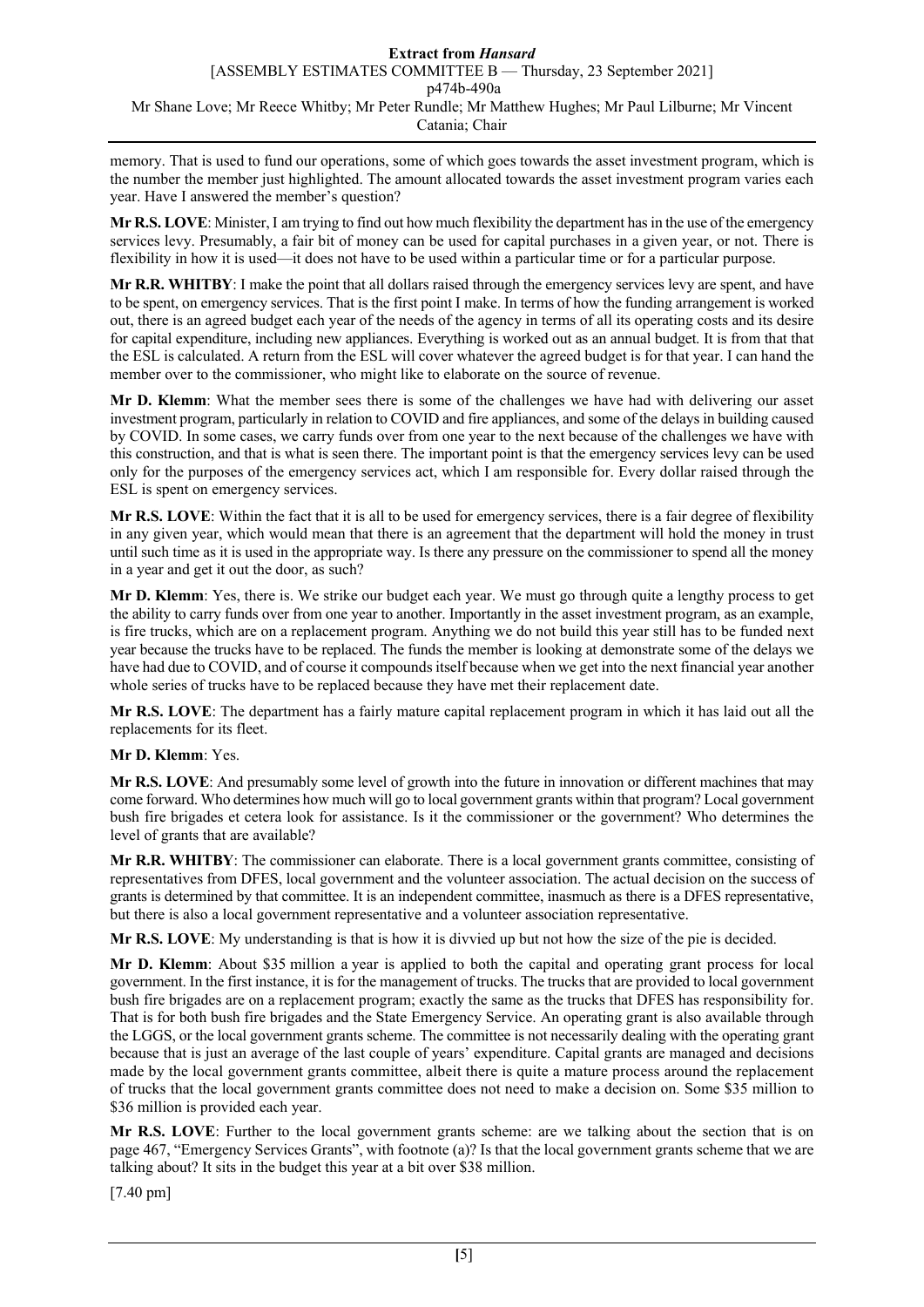**Mr R.R. WHITBY**: The member is correct; the current estimate is \$38.6 million.

**Mr R.S. LOVE**: That is the point that I am trying to make about how the department determines the size of the pie. The emergency services levy, a source of revenue for the department, is growing across the forward estimates. Last year, it raised \$349 000 000 and across the forward estimates that increases to \$428 000 000 but there does not seem to be any growth in the very static amount that is granted to local governments under that scheme. Rather than being a percentage, is it an amount that is somewhat arbitrarily decided?

**Mr R.R. WHITBY**: I might refer that question to Georgina Camarda.

**Mrs G. Camarda**: Just for clarity, the emergency services levy is one of our funding sources; it is our primary funding source. If the levy looks like it is going up in the out years—the forward estimates indicate that it is—that means that another funding source is coming down. We only raise what we need to raise to meet our total cost of services and asset investment program. In terms of who determines the local government grant scheme budget, it has been set historically. We have sought increases in that budget in the past and have been successful. I suppose it is on a needs basis of local governments, the bushfire brigades and the State Emergency Service. If there is a need, certainly the department will put forward a case to Treasury and seek additional funding. A departmental submission would need to be made to determine a greater budget of the LGGS if required. As I said, the emergency services levy is our primary funding source and just because it is going up in the out years, that does not necessarily mean that our total expense is going up in the out years as well.

**Mr R.S. LOVE**: On the emergency services levy again, the primary interface between the department and ratepayers and property owners is when they get their rate bills. Can the minister explain why the levy in 2019–20 stood at \$381 million and then declined over the next few years?

**Mr R.R. WHITBY**: I refer to the chief financial officer.

**Mrs G. Camarda**: There was a fall in the emergency services levy revenue in 2021. That was associated with the government policy decision to freeze ESL charges, which resulted in households or property owners paying the same or less in their ESL charge and, hence, we recovered less revenue that year. The government provided a \$40 million injection in 2020–21 to provide for the shortfall in the emergency services levy revenue. We are collecting a little more in the emergency services levy this financial year. There was a policy decision to increase the levy rate by 4.3 per cent. The government subsidy to provide for the shortfall in the ESL revenue is \$14.9 million this year. That is the reason the levy has gone down in the last two years compared with 2019–20.

**Mr R.S. LOVE**: I gather from what was just said that a government freeze was imposed 18 months or so ago. Does that mean that the underlying property value, the underlying rate or something else has not recovered since then because I would have thought that immediately upon lifting the freeze, it would shoot straight back up to the higher levels of 2019–20? Was it a freeze or a reduction or is it a reduction in the underlying valuations?

**Mr R.R. WHITBY**: The intention of the government during COVID was to freeze household charges. There was a reduction in the ESL for that particular year and the disparity in funding was topped up by consolidated revenue. Coming out of that, we have had a slight increase in this budget, but we have also moderated that with an additional top-up from consolidated revenue of some \$15 million. The increase that the member is seeing in this budget is the increase as opposed to the year before when there was a reduction. But if the member compares the current amount with the amount before that freeze or reduction, householders are still paying less ESL than they did before COVID because of the moderation of the increase this year due to the extra \$15 million from consolidated revenue.

**Mr R.S. LOVE**: That is actually the amount that is making up the shortfall, not causing the shortfall. I will move on from that.

**Mr P.J. RUNDLE**: I refer to page 462 and item 4.3, which refers to \$2.9 million for plant and equipment, including \$400 000 for a fixed repeater tower in Esperance. Can the minister indicate when that fixed repeater tower will be built? I note that it was recommendation 12 in the coroner's report into the Esperance fires. I am sure the people of Esperance are keen to know.

**Mr R.R. WHITBY**: The sum of \$355 000 is for the construction of a fixed repeater tower in Esperance, which will obviously contribute to much enhanced bushfire management and volunteer capability in that part of the world. In terms of the timing of its installation, I might refer to Richard Burnell to clarify that.

**Mr R. Burnell**: We are putting in a number of telecommunication improvements around the Esperance region, given that the question relates to just the Esperance region. The tower has been planned for this coming budget year. It took a length of time to determine the specific location, which was agreed with the local government. We are now working through the land acquisition process and we will then purchase the equipment and install the tower. In the interim, we have provided some portable repeaters so that the area has radio communications. Those portable repeaters were used at the Norseman complex fires. We have also been working with the federal government on satellite wi-fi services so that if there are communication failures with the standard cellular network, at least the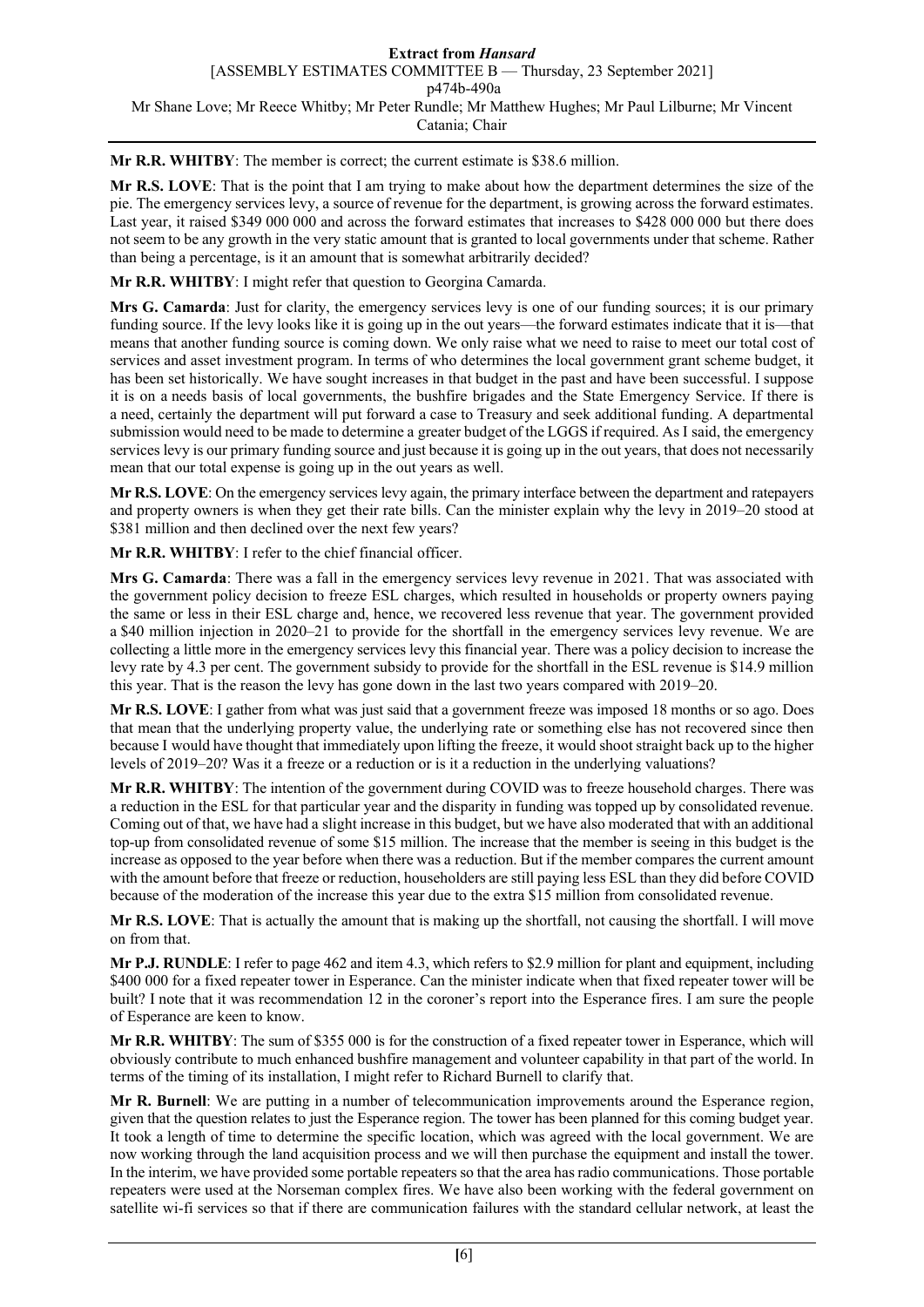local government communities, with the evacuation centres, will have the ability to communicate through satellite services. Those will be rolled out before December. Telstra has been putting through applications for round 2 of the Strengthening Telecommunications Against Natural Disasters funding package, which is a commonwealth package. My understanding is that all the applications from Western Australia have been accepted and we are waiting for final approval. That will also improve telecommunications in the Esperance area.

**Mr P.J. RUNDLE**: I assume that the tower will not be available this summer but that other temporary arrangements are in place.

**Mr R. Burnell**: That is correct; that is my understanding.

**Mr P.J. RUNDLE**: Can the minister, or perhaps the commissioner, provide any information about the implementation of any of the other recommendations in the coroner's report into the Esperance fires that will occur over the next year or so?

[7.50 pm]

**Mr R.R. WHITBY**: Is the member able to point to the budget item for that?

**Mr P.J. RUNDLE**: It is really just under the total cost of service on page 461. I just want to get an indication of the 12 recommendations. Obviously, not all of them came under DFES, but a substantial number did. Are there any others, besides the repeater tower?

**Mr R.R. WHITBY**: It is difficult because the member is referring to another document that is not the budget. If he is able to point out a particular part of the budget that we can respond to, we are happy to do that.

**The CHAIR**: The member did refer to the repeater tower under new works on page 463. As I understand it, the member wants to know what other works are being done in conjunction with those recommendations. You may have to put a question on notice, member.

**Mr R.R. WHITBY**: What the member is asking is a broader request outside the budget. Indeed, the state has responded already to every one of those recommendations and has tabled that paper as its response. It is public information that the member can draw on, or he can ask a question on notice. That might be the better way of handling it.

**Mr R.S. LOVE**: I turn to page 467 and the volunteer marine rescue service under "Details of Controlled Grants and Subsidies". I note the ongoing commitment of around \$8 million a year to the volunteer marine rescue service. Is that a matter simply of various grants for equipment or are fixed costs picked up in running some of those organisations in terms of buildings and volunteers et cetera? I am trying to get an understanding of the difference between the subsidy component and the grant component of that money.

**Mr R.R. WHITBY**: Yes, the information I have is that that funding relates to both equipment and any other operating costs that may have been incurred—so all costs that are incurred.

**Mr R.S. LOVE**: How much is a regular ongoing cost and how much is grant funding, as in capital, boats and one-off equipment that might go to different centres?

**Mr R.R. WHITBY**: I will defer to the executive director, Richard Burnell.

**Mr R. Burnell**: The majority of the dollars are associated with the volunteer marine rescue service, because the extent of the funding is only a fairly recent issue. There are over 70 vessels in the volunteer marine rescue service fleet. A lot of the vehicle replacement program has been planned. There are 36 volunteer marine rescue associations, many of which own their own buildings. They have not had audits undertaken on the standard of the buildings and the work that needs to be undertaken on them, so we are providing assistance to the volunteer marine rescue associations themselves to undertake those audits. They are also going through and replacing a lot of old vehicles, trailers, plant and equipment. There is a capital grants committee, similar to the volunteer State Emergency Service or bush fire service, that operates in a similar manner. Each year the associations put forward funding applications for the replacement of whatever their capital is. That is the majority of the spend that is seen in the budget.

**Mr P. LILBURNE**: Good evening, minister. Thank you for your candour this evening; it has been very good and pleasing. I thank also the advisers here this evening for their time and ongoing service to our community. I appreciate it greatly. I am interested in the expansion of the state's emergency services fleet. I refer to the spending changes on page 457 and the line item "State Operational Support Fleet". What is the significance of this and what will it mean for emergency services in the community moving into the future?

**Mr R.R. WHITBY**: I thank the member for the question. I appreciate his interest in this area. Obviously, the government is keen to invest in emergency services to keep the community safer. A key part of this is our emergency responders having greater access to the best available —

**Mr P. LILBURNE**: Excuse me, I cannot quite hear, minister. There is some noise over there.

**The CHAIR**: Let us start again, minister.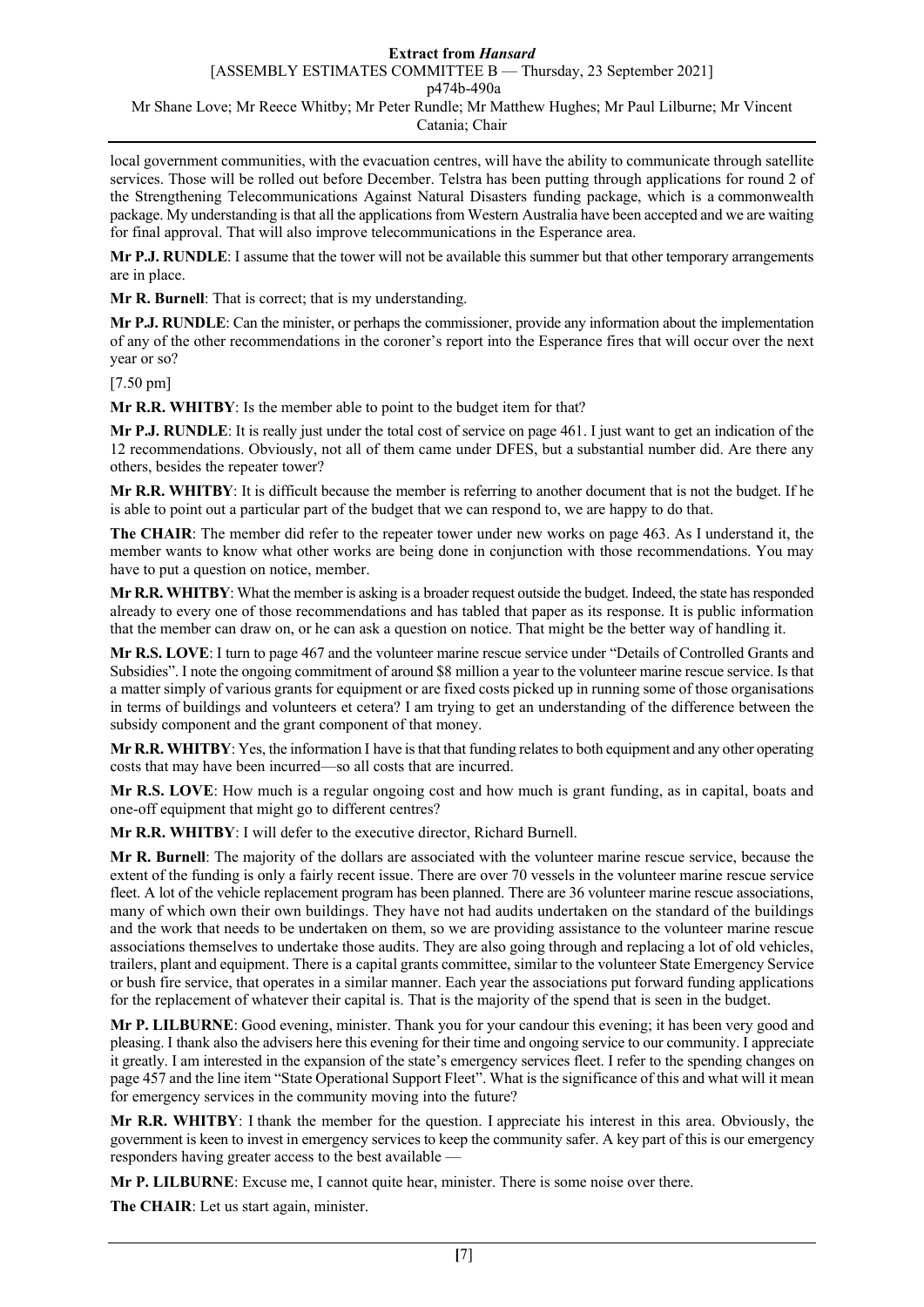**Mr R.R. WHITBY**: Obviously, the government is keen to provide the very best level of service and equipment to our responders so they have the best equipment. This could include fire appliances, flood boats, better communications equipment et cetera. The budget includes \$11.2 million over the forward estimates for the state operational support fleet. This gives DFES greater resources and communications capabilities at strategic locations across Western Australia. The funding includes \$1.2 million over the budget and forward estimates periods for operating costs, and \$10 million to boost funding for the replacement of ageing high fire season fleet appliances—new fire trucks. This will expand and modernise the emergency services fleet across all hazards. It is an extra \$5 million per annum over 2023–24 and 2024–25 that will strengthen our capability to mitigate and manage seasonal remote and peak period hazards and risks across Western Australia. Having that backup high season fleet gives the ability for DFES to move resources around. Western Australia is a very big state. The fire seasons are at different times in Western Australia, so it makes sense to have that backup fleet that can be moved around so that when the fire season is at its peak in the north, the vehicles are there, and then as the season moves on and the risk changes to the midwest or the southern parts of Western Australia, that high season fleet can be repositioned to respond. We will always need our fleets to be in situ and to be there for all eventualities. But having that secondary line, if you like, of well-equipped and modern vehicles and not relying simply on second-hand or lesser vehicles means that the high season fleet is equal in terms of its age and capability to other appliances and can be moved around as required as the fire season and other needs arise to reposition it.

# [8.00 pm]

**Mr P.J. RUNDLE**: I thank the minister for his copious answer. Can I move on to the line item for "Mapping of Bushfire Prone Areas" under ongoing initiatives on page 457? What areas are covered and why has that funding now cut out in the forward estimates?

**Mr R.R. WHITBY**: It is a responsibility to update a fire map, essentially, of Western Australia. It is not something that we are required to do every year but it is required to be updated from time to time. The member can understand there is a set expense in the budget to provide for that and it is currently underway. We want to see a much more useful, more granular map so that the Department of Fire and Emergency Services is better able to respond to fire. It will examine not just the existence of vegetation but also what type of vegetation it is. If fire is moving through an area, it is good to know whether it is grassland, shrubs or big timber. At the moment, we can do better. We can have a better resource to help inform our firefighters and give a greater picture of the state and where the risks and potential areas for fire are. As I said, it is not something we do every single year. The department is required to update it from time to time, which is the process we are now in.

**Mr P.J. RUNDLE**: How is it funded? Will it come out of the emergency services levy?

**Mr R.R. WHITBY**: I will refer to Murray Carter for the detail on that.

**Mr M. Carter**: The answer to the question is "partly". The contribution is split across the Department of Planning, Lands and Heritage and will be seen in its budget papers. That part of the contribution is a part-time staff person from DFES to provide the oversight to that reform project, which is around a review of the map of bushfire-prone areas, as the minister mentioned, and some work being done on that by the CSIRO currently. Of course, the impact of the map itself will then play out in the amendments made to *State planning policy 3.7*, which is around planning and development in bushfire-prone areas. The modest amount in the budget reflected in our budget papers is part of a policy position that is to deal directly and collaboratively with the Department of Planning, Lands and Heritage on that reform work before we then normalise the map of bushfire-prone areas back into our normal routine operation within the agency. That is why the funding comes to an end, to answer part of the member's earlier question.

**Mr P.J. RUNDLE**: The last questions I have on this are: How will the program be rolled out? What impact does the department anticipate it will have? Will it be rolled out through local governments? How will the map be distributed?

**Mr R.R. WHITBY**: I am happy for the commissioner to respond.

**Mr D. Klemm**: The map of bushfire-prone areas is available on the DFES website. It works in reverse, member. We receive information from local governments from a land point of view about land that has been cleared this year as opposed to land that was not cleared last year. That is when the map of bushfire-prone areas is updated. As Mr Carter mentioned, the map is then reflected in planning decisions. The map is always available on the DFES website for anybody to look at. It clearly identifies, for the whole state of Western Australia, bushfire-prone areas.

**The CHAIR:** I am going to indulge myself and ask the minister a question about that. The minister mentioned —

**Mr V.A. CATANIA**: Page number!

**The CHAIR**: It would be on page 457, "Mapping of Bushfire Prone Areas". It is a further question. The minister mentioned that the ongoing process will drill down to a more granular level so that the map is a bit more accurate, especially on the fringes. The CSIRO has been enlisted to assist in this process. When do you anticipate that it will be finished, and when do you anticipate that better outcomes will occur due to more accurate mapping?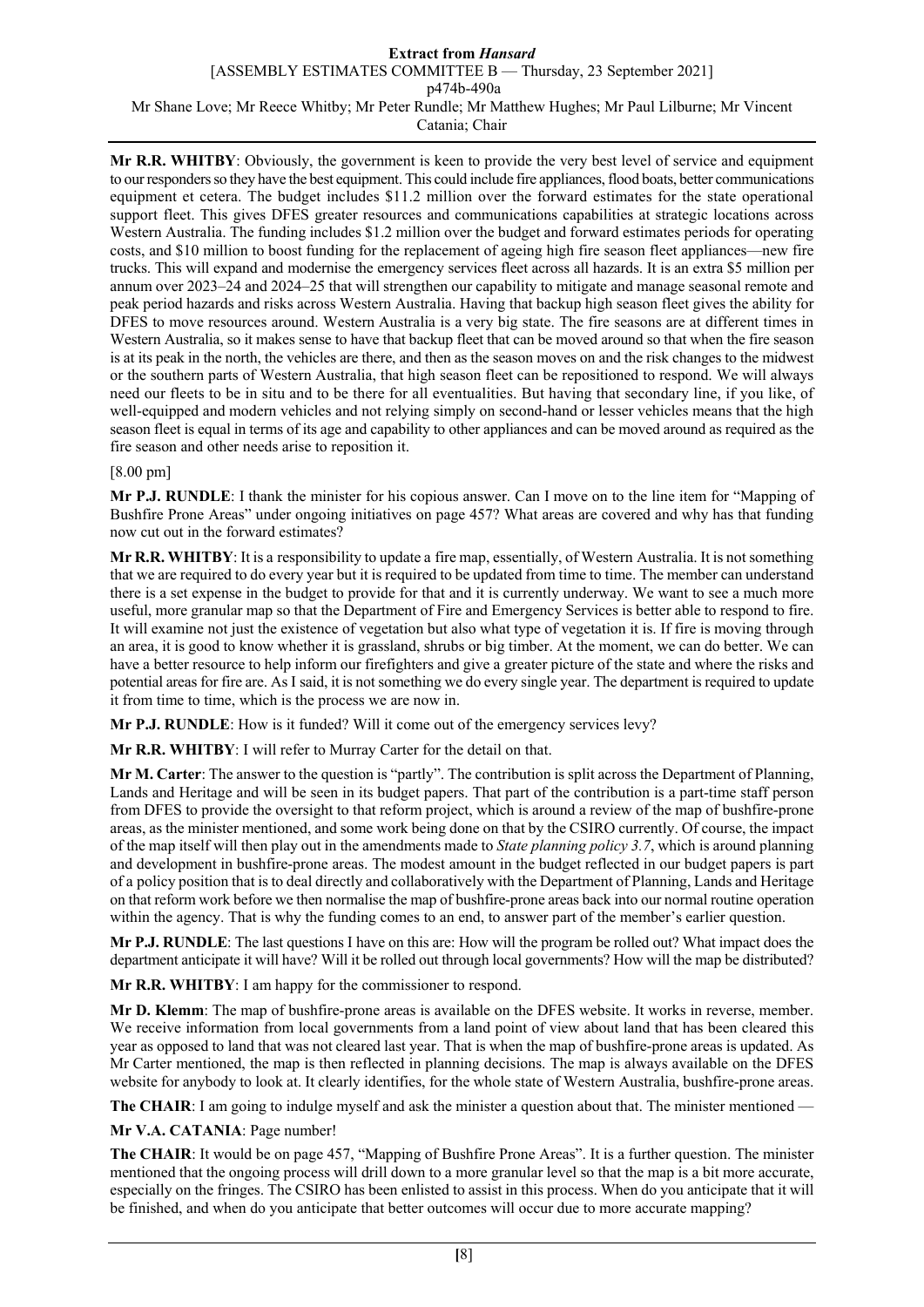**Mr R.R. WHITBY**: Thank you, chair, for the toughest question of the evening.

# **The CHAIR**: Excellent.

**Mr R.R. WHITBY**: We are relying on input from the CSIRO and, as the chair may be aware, the eastern states are battling with lockdowns and the impact of COVID.

**The CHAIR**: It has been going for four years, minister.

**Mr R.R. WHITBY**: Yes, that is right. We are very keen to get it back. We have been told, on many occasions, that it will be with us shortly. There was some issue with the people working on the map in Melbourne, I understand, who were working from home, could not go to the office and did not have the bandwidth capacity. I am as annoyed by these continual excuses -

**The CHAIR**: You cannot be more annoyed than I am, minister!

**Mr R.R. WHITBY**: Maybe I am the second-most annoyed, because it is something we have been waiting on. It is beyond the control or the ambit of the state government to deliver this. We are relying on our friends at the CSIRO. Once they come through, we will be onto it.

**The CHAIR**: Thank you. I will let someone else get back with a wet lettuce leaf. I give the call to the member for North West Central.

**Mr V.A. CATANIA**: Thanks for asking that on behalf of what we asked you to do! I have a new question. It is on page 457, under ongoing initiatives. I refer to the large aerial tanker and lead aircraft. In 2021, there is \$2 443 000 and no funding in the forward estimates. Given the fact we have had probably our wettest season on record since 1975, and I would imagine we are very fire prone all over the state, why has funding not been allowed for a large aerial tanker? One was used in the last lot of bushfires and we will probably have to use it again into the future. Is there an agreement in place? Why is it not in the budget?

**The CHAIR**: There are three questions there, but—minister.

**Mr R.R. WHITBY**: I can assure the member we are not stepping away from the provision of a large aerial tanker capacity in Western Australia. It is something we have had for a number of years now and will continue to have. Because we simply do not know what sort of season lies ahead and what sort of requirement there will be for a large aerial tanker, it is funded after the fact. The arrangements are that a draw is made from consolidated revenue to finance that after the provision of the service.

**Mr V.A. CATANIA**: On the large aerial tanker and the smaller tanker, from helicopters to the C-130s and whatever that big plane is called that throws down the red stuff—the fire suppressant—are they locked in for our fire season now? As I said, our rainfall can be compared with 1975 when there was large rainfall and, obviously, there has been large growth everywhere right across the state. Even in the Gascoyne, where people think there are not many trees, growth is very high. We experienced this after the 2010–11 floods when we had one of the largest fires. I think it burnt 750 000 square kilometres of land. Will the minister have those aerial tankers and helicopters booked in and ready to go in the event of a pretty disastrous fire season?

# [8.10 pm]

**Mr R.R. WHITBY**: Absolutely, member. We always have to be prepared, and I think the indications are that this season, because of the large amount of rainfall we had over winter, the fuel load will be quite high. The potential is that, in our long, hot summer, that fuel load will dry out. The member is absolutely right: there needs to be a significant aerial tanker capacity coming into this summer. There will be announcements down the track, but I can assure the member that this will be the most impressive season ever in terms of aerial capacity, including large tankers and some other aerial assets. They will be provided for. I will refer to the commissioner to elaborate, but we saw the effectiveness of those large aerial tankers in the Wooroloo–Gidgegannup fires, where there were inaccessible areas and valleys that are very difficult to get to. That support was very important and critical. Increasingly, those large aerial tankers are part of the resources that the Department of Fire and Emergency Services can draw on. I will refer to the commissioner to elaborate, but certainly there will be a big commitment this coming summer to aerial suppression.

**Mr D. Klemm**: The aerial fleet that DFES and the Department of Biodiversity, Conservation and Attractions are responsible for each summer is a mixed and varied fleet, for very good reasons. We have a number of different risks that require different ways of delivering water and/or retardant to fires. DBCA largely manages the single-engine air tankers, referred to as SEATs, which spend most of winter and a bit of spring spreading fertiliser and pesticides onto crops, and are then repurposed as water bombers during the bushfire season. We also have helicopters that are incredibly efficient in and around homes, and really effective at protecting properties; they come in a couple of different sizes. Then there are large air tankers, which was the focus of the member's question. We are currently in negotiations with both the National Aerial Firefighting Centre and the federal government around having a large air tanker to be placed here in Western Australia, as there was last year. One of the challenges for the aerial fleet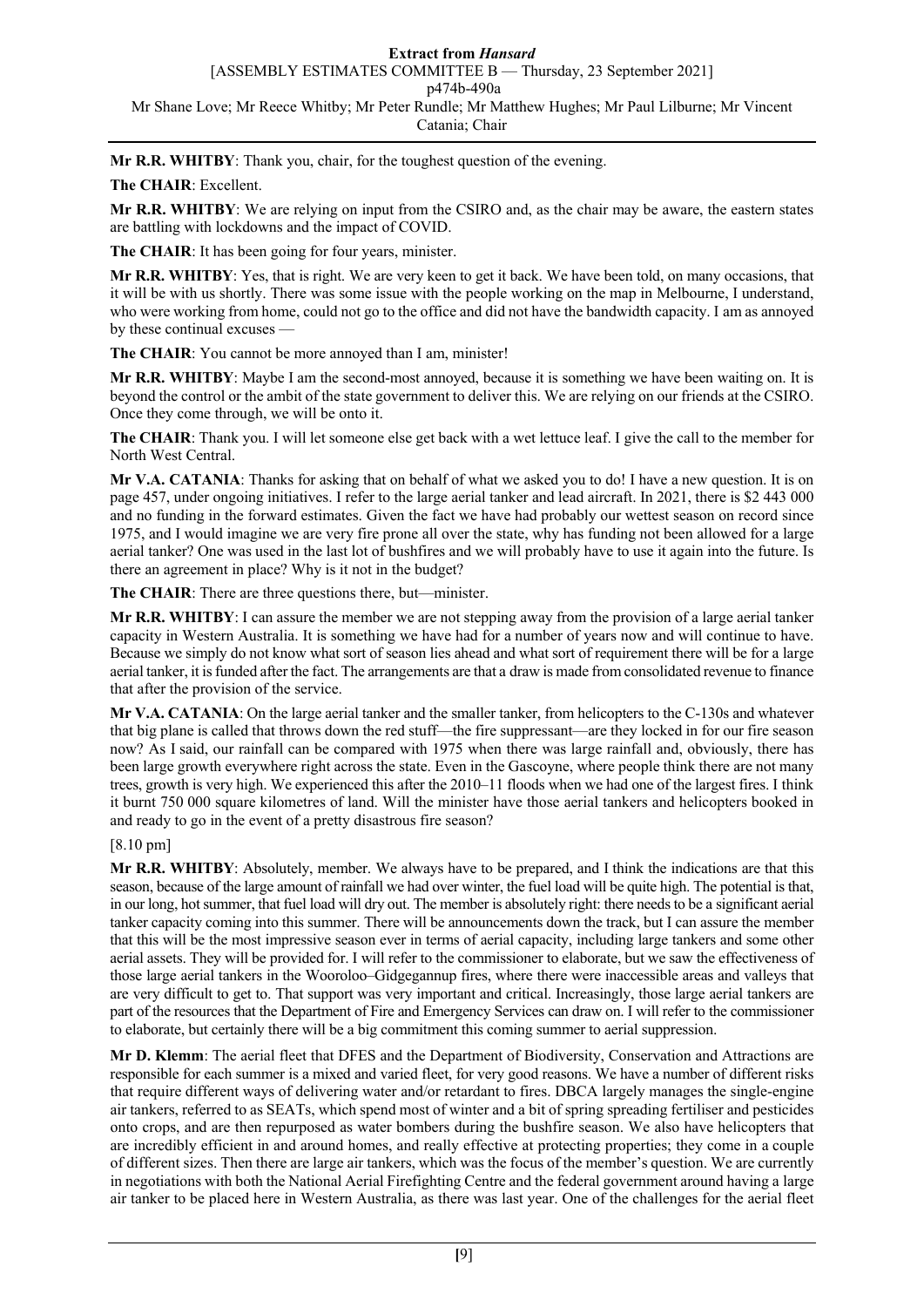is that we often do not know how often they are going to fly. Costs are different for sitting on the ground as opposed to flying, so we have a retrospective model, if you like, in terms of recouping the costs of flights once we get to the end of the bushfire season, every season. That is called supplementary funding, as the minister referred to, and it is funded out of the consolidated account to cover off something that is extremely difficult for us to budget for in terms of what it is going to cost.

**Mr V.A. CATANIA**: In terms of being able to have these larger aerial tankers, I know the minister mentioned that they use fire retardant. There are a few sceptics out there on the effect that has on the environment, as opposed to putting out fires. How is the minister dealing with the environmental fallout of having that retardant once it hits forests? Secondly, in terms of filling up the tankers with water, do we have the right infrastructure at, say, Perth Airport, to be able to fill up these larger aerial tankers in a timely fashion by having the proper fittings or proper piping infrastructure to get the water to the aircraft?

**Mr R.R. WHITBY**: The member is absolutely right: there needs to be infrastructure when the plane is on the ground, and certainly DFES has that capacity also. Maybe the commissioner can explain more.

**Mr D. Klemm**: In relation to the first part of the member's question, to do with the environmental impacts of the retardant, the retardant has to be approved through US government standards. There are a number of reasons for that, but it is the same retardant that is used everywhere in the world, essentially, so from that point of view, it has the environmental clearances to be able to be used. In relation to the infrastructure to be able to fill up large air tankers, last year we established a large air tanker refilling capability, including retardant, at Busselton Airport. That was done to an extremely high standard by the local State Emergency Service volunteers in Busselton. Over the course of what was a pretty busy year for the large air tanker flying out of Busselton, they implemented a number of improvements to, at one stage, be able to keep three large air tankers running during the height of the Wooroloo fire, and their efforts are to be commended for not only delivering that service but also improving it while keeping those three planes flying, one at a time, out of Busselton to go over the top of Wooroloo. In preparation for this year and coming years, DFES is almost at the end of development of a transportable refilling facility, so that should the need arise and we need to operate a large air tanker out of Esperance, Kalgoorlie or Geraldton, we can deploy that refilling capability into those areas. It may sound reasonably simple and that it is just a matter of connecting a hose to a plane and refilling it, but the retardant has to be continually mixed or it settles in the tank. That is a really key component and requires some tanks and infrastructure to be able to do that.

**Mr P.J. RUNDLE**: I refer to page 467 and the line item "Bushfire Mitigation Activity Fund—ESL", under "Rural Fire Division". The estimated actual for 2020–21 is \$1.8 million, and then there is a 2021–22 estimate of \$13.4 million. Note (b) states that the estimated actual represents an underspend of \$7.4 million from the 2020–21 budget because of weather conditions and the eligibility of local governments to participate in the program. That tells me that our fire mitigation program is well behind the eight ball. As the member for North West Central said, we have just experienced the wettest winter since 1975. Does that concern the minister? What are the plans to bring things back up to speed?

**Mr R.R. WHITBY**: As the member said, there was an impact on mitigation activity from both weather and COVID; that was also an aspect. The extent of the funding arrangements has been incredibly impressive. Since we have been in office, more than \$30 million has been spent on mitigation support to local governments, and there is a lot of money in the forward estimates, too. Maybe Mr Carter can elaborate on how we can catch up, in essence.

# [8.20 pm]

**Mr M. Carter**: The heart of the member's question is around that scale-up. We have moved, over a three-year period, to a \$30 million-plus investment; that is just for on-ground work. The investment in planning, resources and support for local government is above that again. Prior to this program being put in place, we had around 16 local governments; we now have 87 local governments engaged in the program and, notably, 54 of those now have an endorsed final bushfire risk management plan, and that is the key to eligibility, as mentioned in the budget papers.

Once the plan is endorsed, they become eligible for the mitigation activity fund. There has been some underspend in previous years on top of the specific factors mentioned, climatic conditions and COVID, but it is also about the ramping up. I expect that in the coming year and following years that will even itself right out so that the spend for on-ground mitigation work will reach a maximum amount in the current year or the following year. Another factor is that it is emergency services levy and royalties for regions funding. Of course, not all the royalties for regions funding is made available to us; it is held by the Department of Planning, Lands and Heritage. As we work through the grant programs—twice a year they are run across both programs—eligibility by individual job lot across local governments is established, but it moves around. In terms of the midyear review and the budget processes with Treasury, those figures move around depending on which local governments are successful in getting their grants and whether they are non-metro or regional local governments that are eligible for royalties for regions.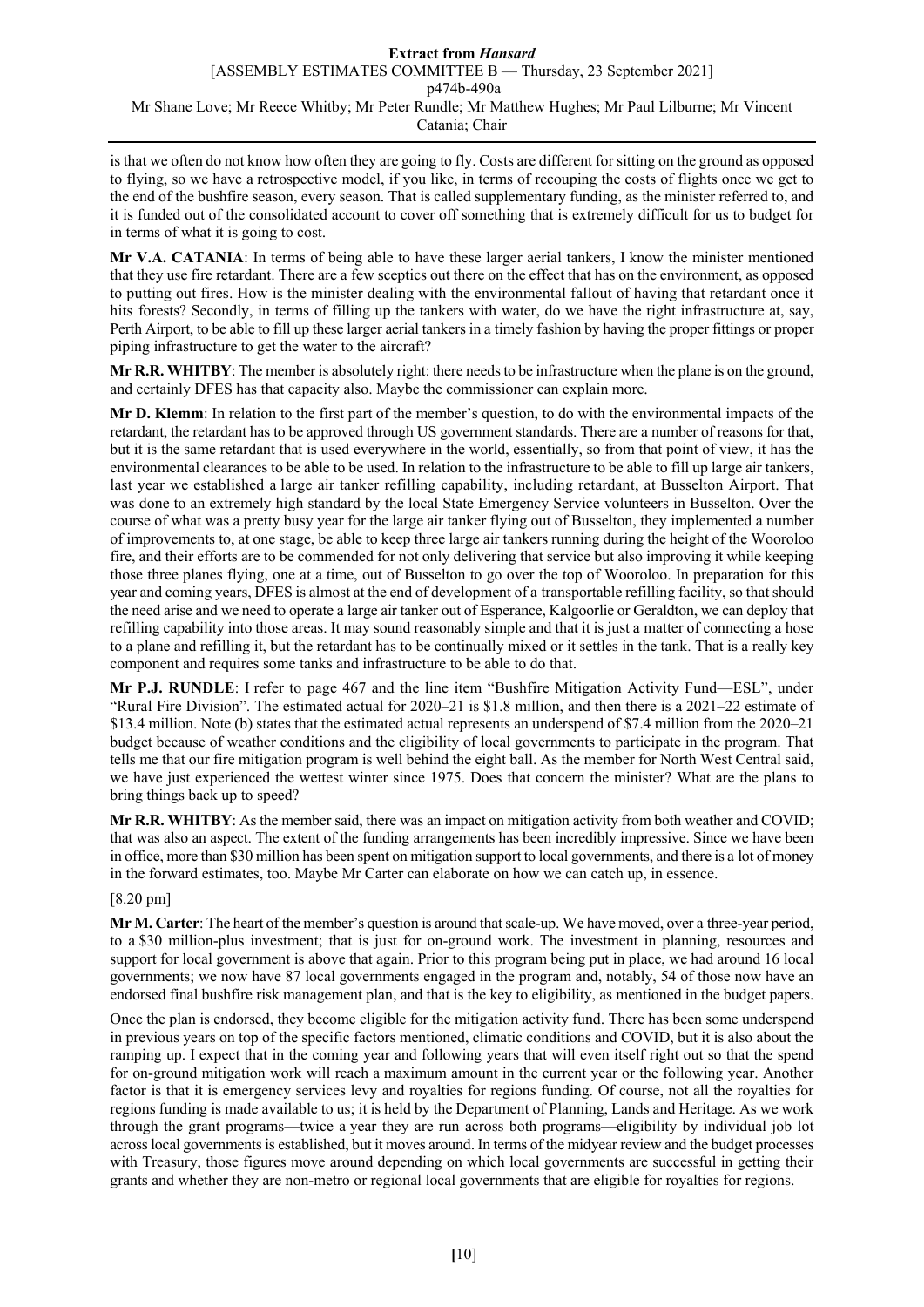I think the heart of the answer is that we will catch up and we will catch up quickly. The number of local governments now engaged in the scheme and the support we are giving those local governments to put in place work on the ground has risen significantly over the past three years. I am very confident that the amount for on-ground mitigation of over \$30 million, as mentioned, will have \$8 million to \$10 million a year on top of that.

**Mr P.J. RUNDLE**: With the government's latest forestry announcement, I wonder whether the likes of Mr Carter would be very concerned about the fire mitigation issues that will now arise from having all our state forests locked up and being unable to mitigate?

The CHAIR: That does not sound like a further question; the member has branched off to a tangential matter that —

**Mr P.J. RUNDLE**: I think it is a pretty relevant matter in relation to fire mitigation.

**The CHAIR**: It is not relevant in the sense that it is not in the minister's portfolio.

**Mr P.J. RUNDLE**: Okay. I have a further question. Mr Carter indicated that it should be okay to catch up. Will it take the whole financial year to get back up to speed, I guess? It is a question about the timing.

**Mr R.R. WHITBY**: Thanks, member. I will refer that to Mr Carter. But I think, as has already been explained, we are often dealing with things that are unpredictable. The ability for local governments to get their mitigation plans in place to be able to qualify is affected by issues like the weather and, dare I say, COVID, but I will let Mr Carter elaborate.

**Mr M. Carter**: That largely is the answer, given there is seasonal dependence for particular aspects of the program, particularly within the planned burning space. The mitigation activity funding funds a range of activities, and planned burning is a key one, but not the only one. It is also for chemical use for firebreaks, access track enhancements and maintenance, and things like mechanical fuel removal and modifications such as flashing and shredding of vegetation, and scrub rolling as well. Some of those activities are not as prone to seasonal variations in weather—planned burning clearly is. What gives me confidence is the quantum of local governments now involved. We are getting such a large number of local governments that variations across the state can be catered for by shifting the investment into regional areas. As the opportunities arise, with enough agility and flexibility in that program, we can make sure that money actually hits the ground; whereas, in previous years, we have been slightly restricted because of a lighter number of eligible local governments. Now there is a different scenario and that gives me confidence that we will be able to catch up and hit the areas when they become available and move that money across the regions, basically.

**Mr V.A. CATANIA**: I refer to page 457 of budget paper No 2 and the items under the heading "Recovery". We have heard a lot about severe tropical cyclone Seroja, which hit in April this year. Can the minister provide a list of where the state and commonwealth funding of \$104.5 million has gone or is going?

**Mr R.R. WHITBY**: Sure, member.

**Mr V.A. CATANIA**: I am happy to take it as supplementary information if the minister does not have it.

**Mr R.R. WHITBY**: I am happy to respond. It is a big question because there is a lot of money and a lot of support. We have the Seroja State Recovery Controller with us here this evening who can also elaborate on it. The funding is significant. In May, funding of \$104.5 million was announced. It is a record amount in terms of Western Australian disaster recovery funding.

**Mr V.A. CATANIA**: There was major damage.

**Mr R.R. WHITBY**: That is right.

**Mr V.A. CATANIA**: The minister says it is a record amount, but it was a major event.

**Mr R.R. WHITBY**: That is right, and it is good to know that we were able to respond in concert with the federal government accordingly.

**Mr V.A. CATANIA**: Appropriately.

**Mr R.R. WHITBY**: Appropriately, accordingly, there is a record amount that will go to recovery in terms of community support—the psychological support that is needed on the ground through Communities and the Red Cross -

**Mr V.A. CATANIA**: Minister, I understand all of that; I would just like a list of where the \$104.5 million is going. I want to know what has been spent so far and where it has been spent, where future money will be spent and the time frames. I am sure the minister has that list. Can the minister provide it as supplementary information so that we can continue and ask further questions rather than taking up everyone's time?

**Mr R.R. WHITBY**: I am happy to give the member an indication of that this evening, because I think it is important to talk about it. I know that the recovery controller can do that also. It involves community welfare and outreach programs, recovery and resilience grants for insured residents of up to \$20 000, clean-up and recovery support for primary producers and small businesses of up to \$25 000, and support for the clean-up and restoration of community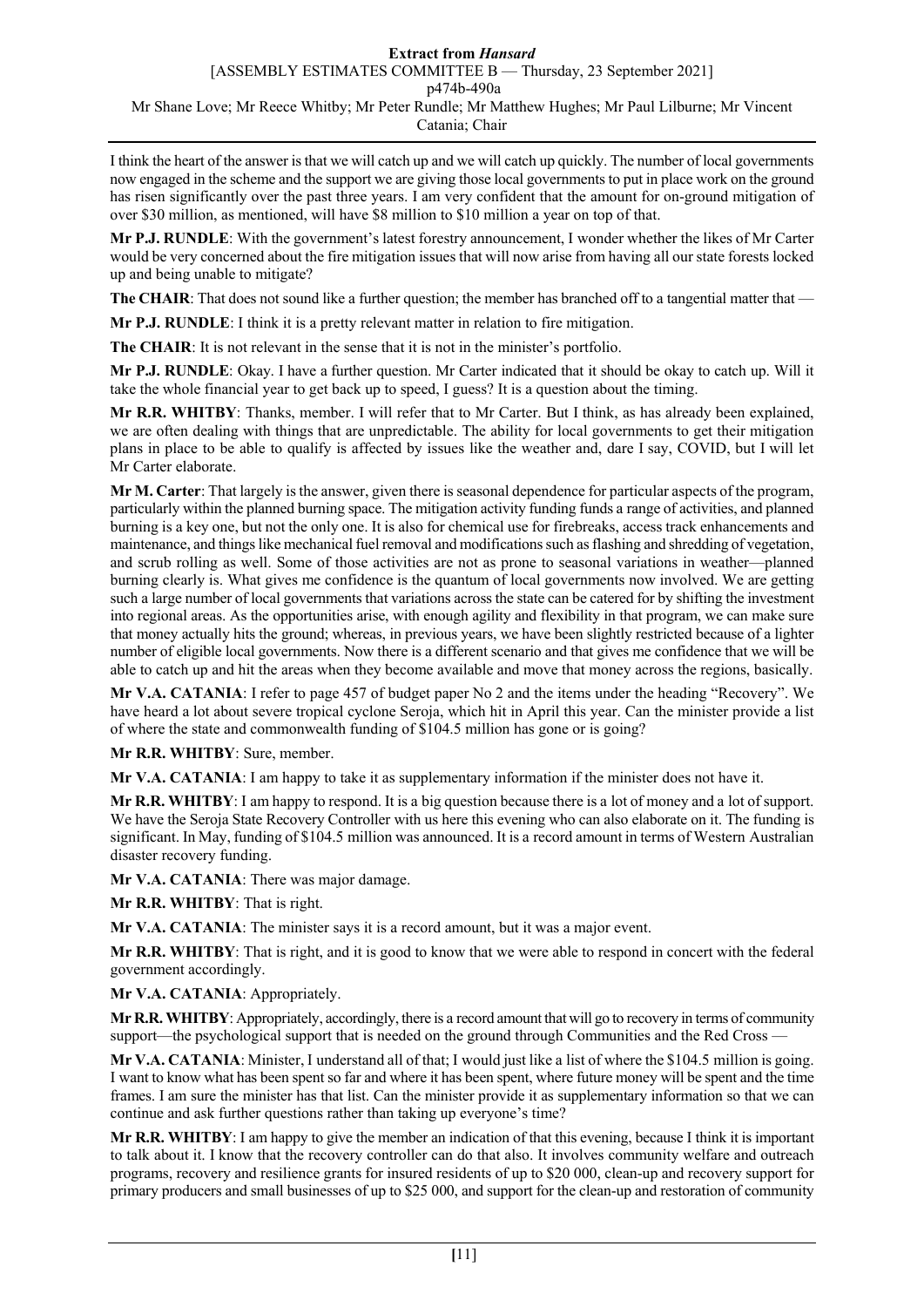recreational heritage assets of up to \$25 000. Also, very importantly, member, there is support from the federal government under this program to provide worker accommodation. There is a range of support there.

In terms of who is accessing the support at the moment, a lot of the support is provided as reimbursement. Once someone has paid for repairs on their property, there is a process to seek the money as reimbursement.

**Mr V.A. CATANIA**: Does that include local government? Is that part of that reimbursement program?

**Mr R.R. WHITBY**: I believe so, but I might refer that to the state recovery controller.

**Mr V.A. CATANIA**: I still want that list, minister.

**Mr R.R. WHITBY**: The member is entitled to put a question on notice.

**Mr V.A. CATANIA**: Come on; the minister celebrates the fact that it is \$104.5 million and says, "This is a great announcement; how good are we?", but it was one of the biggest cyclones to hit Western Australia. Anyway, putting that aside, why does the minister not want to provide that list as supplementary information? The minister can hand over the document right now. I would have thought that it is a cause for celebration.

**Mr R.R. WHITBY**: I am happy to provide it as a response to a question from the member—no problem.

**Mr V.A. CATANIA**: To me?

**Mr R.R. WHITBY**: No. If the member puts the question on notice, I am happy to provide it.

**Mr V.A. CATANIA**: The minister wants to celebrate that it is \$104.5 million; well, let us celebrate it and the minister can provide a list of where that money is going. I think that is pretty fair.

**Mr R.R. WHITBY**: Member, I am happy to —

**Mr V.A. CATANIA**: That then causes concern that that money is not being spent in the right manner. Should I be concerned?

**Mr R.R. WHITBY**: The member should be aware that this program of support—a record amount—has come from the grassroots. It involved consultation with communities —

**Mr V.A. CATANIA**: It was a record disaster.

**Mr R.R. WHITBY**: It involved consultation with 16 local governments and cooperation with the federal government. I would say that this is a long-term program and there is a long time for people to apply—from memory, until 2023. Perhaps I will get the state recovery controller to elaborate on how extensive this program is.

[8.30 pm]

**Mr V.A. CATANIA**: I am looking forward to it.

**Mr R.R. WHITBY**: The member has only to desire to put a question on notice and he will have that.

**Ms M. Pexton**: Thank you, minister; and thank you, member, for your question.

**Mr V.A. CATANIA**: I am sorry you have to answer it.

**Ms M. Pexton**: As the minister indicated, the \$104 million announcement was based on a commonwealth–state funding package. As the minister outlined, that includes particular grants that will be available to different parts of the community identified as needing further support, given, as the member indicated, the impact that occurred.

We have a recovery and resilience grant for individual residents who are insured to apply for funding of up to \$25 000. That allows them to build further resilience measures into their properties, which, given the location and the fact that there was a category 3 cyclone, is a really important measure. Primary producers can also seek assistance of up to \$25 000 to clean up around their properties and fix any damage. There is a similar grant of \$25 000 for small businesses. There is a cultural heritage grant of up to \$20 000 for areas where we know heritage assets are the primary focus. Further to those grants, as the minister indicated, a very extensive community welfare and outreach package will supplement resources on the ground to support communities that have been considerably impacted. Another component of the package is the delivery of community recovery officers to work alongside regional local governments—16 in total—that are underdone in terms of capacity and capability to manage a recovery of this scale.

Further to the minister's comments, the actual eligible measures of the disaster recovery funding arrangement will go for two years. As the minister indicated, they will go through to the end of the 2023 financial year. All the grants I have outlined are open for a full 18 months, allowing for that closure at the end of the 2023 financial year so people will have time to get work done and apply to have that money reimbursed.

**Mr V.A. CATANIA**: The minister mentioned the \$104.5 million—the largest ever—and workers' accommodation. How much of that \$104.5 million will be dedicated to workers' accommodation? Where is the workers' accommodation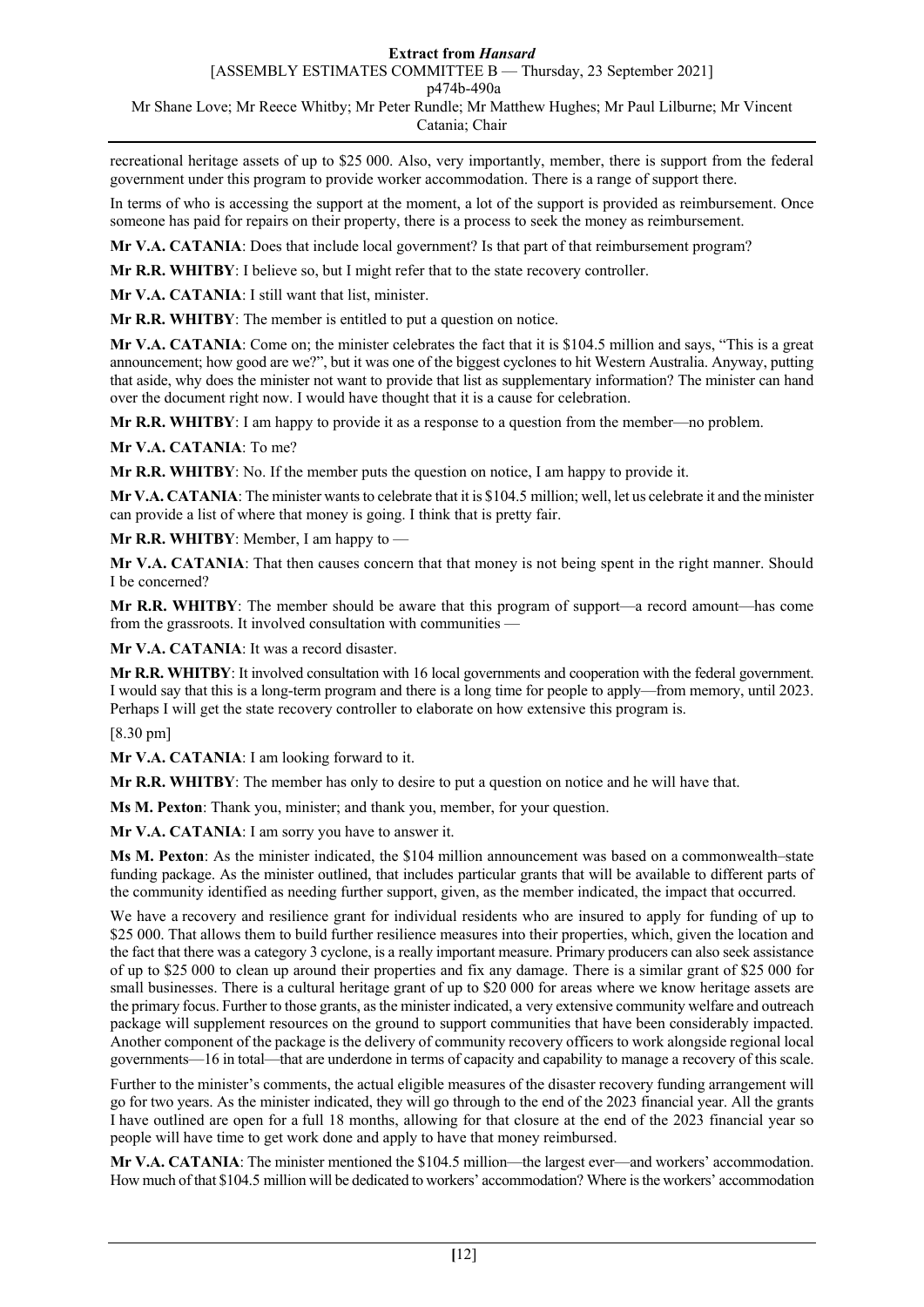going to be put in a place like, say, Kalbarri? How many beds will there be? What is the time frame for building the workers' accommodation?

**The CHAIR**: That is four questions, minister, but I know that you can answer them.

**Mr V.A. CATANIA**: I think he is a very capable minister; he can answer all those questions. I have asked them before, I think.

**Mr R.R. WHITBY**: The workers' accommodation is a key part of the recovery. At the moment we have an in-principle agreement with the commonwealth to provide workers' accommodation specifically for rebuilding after the damage caused by Seroja. I think it is the first time that Western Australia has secured an agreement under the disaster recovery funding arrangements, so that is significant in itself.

Land has been secured in Kalbarri and we are in the process—the state recovery controller can elaborate on this of deciding on a provider for the work camp. The intention is to ascertain the numbers that are required initially, but it will be important to remember that under the recovery arrangements we can provide accommodation only for workers involved in rebuilding after cyclone Seroja. It is important to remember that.

Other parts of the midwest were impacted by the cyclone. The member knows very well that not only was Kalbarri impacted, but Northampton was impacted dramatically. Workers' accommodation will be required in Northampton and, I believe possibly in a small number in other places, including Morawa, Mingenew and Perenjori. The in-principle agreement and our negotiations with the commonwealth will enable us to access funding for that accommodation. We are working as hard as we can to get it done as soon as we can. I know that there is still a lot of the work, for instance, in agricultural areas and farming communities, and farmers have not had time to scratch themselves. They were seeding when this thing happened and now they are about to start harvesting. The time will come after the harvest when they will turn around and realise that they have significant damage on their property and that will be the time to address those issues. That is why a long-term period has been allocated for the recovery program. I think a lot of the people who would qualify for support probably have not yet had time to put in an application. That is why it is difficult to take a snapshot of what the final picture will look like and to appreciate the full significance of the package, how many people have taken part and what allocations there have been to individuals. I am mindful, of course, that some people can apply for multiple grants because they qualify as residents, business owners and primary producers.

We want to get the workers' cottages there as quickly as possible. Once we agree on an arrangement with the commonwealth government, we will get what we can in place as quickly as we can. We have already had a lot of early success with emergency accommodation. No-one who asked for accommodation has gone without a roof over their head. Indeed, we secured a number of caravans, which the member is aware of.

### **Mr V.A. CATANIA**: Have they been licensed?

**Mr R.R. WHITBY**: Those caravans are providing people somewhere to live. I was just speaking to the CEO of the Shire of Northampton yesterday, in fact. He was very appreciative of those caravans and they were supplied as required by those individuals. It has been a very successful program.

The other thing we need to remember is that the Western Australia economy has been doing particularly well and the mining industry is booming, which means that there is competition for resources and labour. That probably predates Seroja, but, of course, it adds an extra burden when trying to secure tradespeople, resources and building materials. There is a lot going on. The state recovery controller could talk all day—or all night—about the issues involved, suffice to say—the member pointed this out earlier—that it was a significant disaster and it has had a significant impact. The response, reaction and recovery will take a long time. I think we have an excellent structure—one of the most comprehensive recovery structures of any disaster in Western Australian history. I think we can be pretty confident saying that. I will say it again because I know the member likes hearing it: it is a record amount of money. We need to thank our friends in local government—16 councils—who are dealing with really immense pressures.

### **Mr V.A. CATANIA**: Huge pressures.

**Mr R.R. WHITBY**: Exactly. They are small shires, as the member knows, with small numbers of staff, and we are supporting them. They are doing it tough. But our response has been built from the ground up in terms of what their needs are. I also have to say that the commonwealth government has been very good. There has been cooperation between the state and federal government. My opposite number in Canberra is a National Party MP, Senator McKenzie, and I have her phone number. We get on very well and she is very responsive. It is a good news story.

**Mr V.A. CATANIA**: She is a very good friend of Western Australia.

**Mr R.R. WHITBY**: Indeed, and it is good to see that state and federal governments can cooperate when they really need to.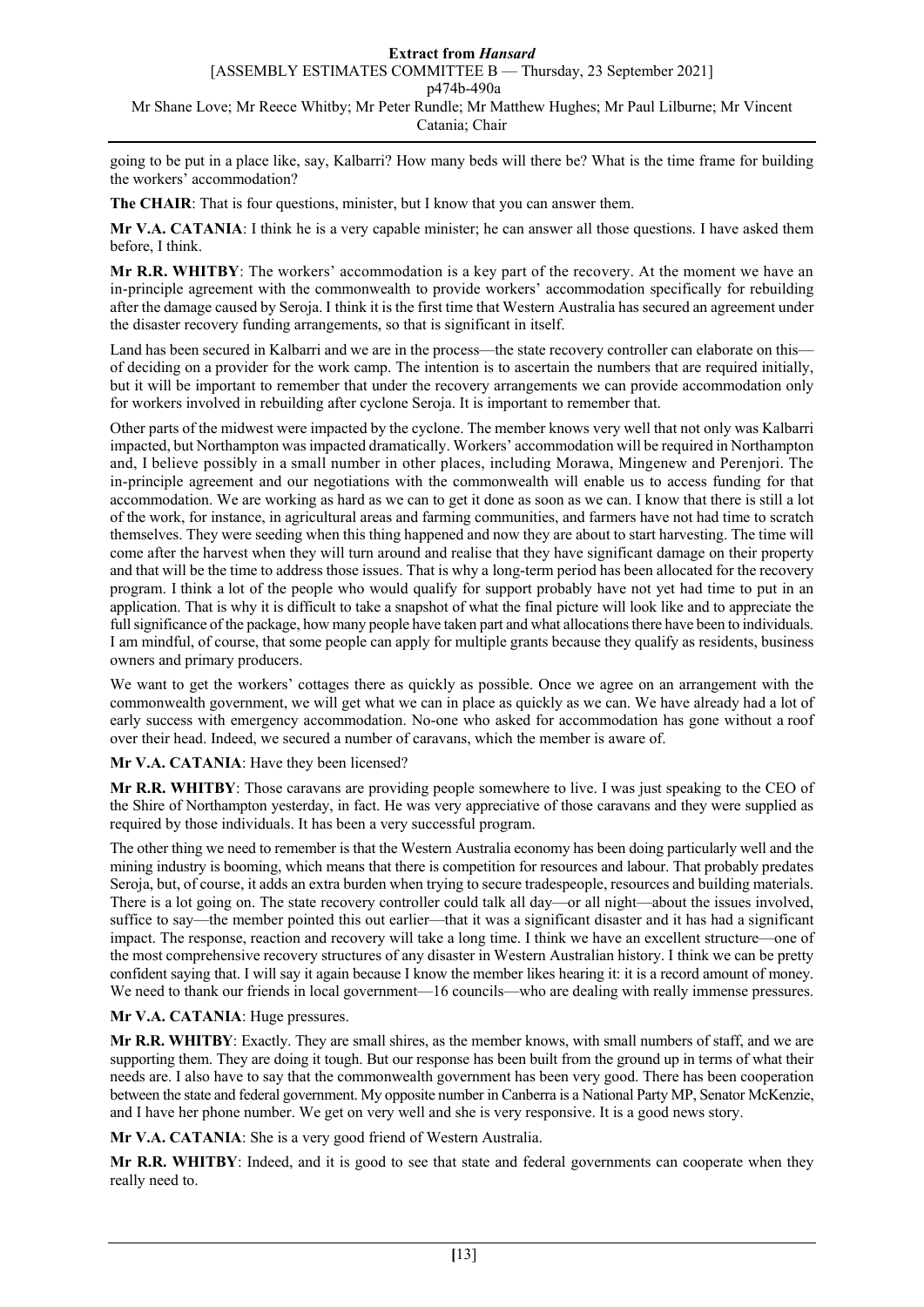**Mr V.A. CATANIA**: There is \$104.5 million available and it has been seven months since the cyclone but there is still no workers' accommodation. That is having an impact on accommodation in Kalbarri and Northampton. Geraldton, where a lot of tradies and builders are staying, is full as well. It is very difficult to get accommodation in Geraldton at the moment because everything is full. When people drive up and down the highway, as I do, they see the historical buildings in Northampton that probably will not be rebuilt because they were underinsured or there was no insurance. There was an earthquake in Boulder some years ago and I am pretty sure that the government came up with a fund of \$5 million to \$10 million to keep the heritage buildings in Burt Street, Boulder. There was money to keep the facades and to fix buildings because there was no insurance to fill the gap to rebuild those historic buildings.

Would the Minister for Emergency Services and the government consider looking at a fund to protect that heritage and rebuild some of those buildings along the highway in Northampton to ensure that the heritage is kept? One example is the pub, which probably will not get rebuilt because of the insurance complications. It is a significant, iconic building. Is there a heritage fund like there was when there was an earthquake in Kalgoorlie–Boulder?

### [8.40 pm]

**The CHAIR**: I will stop the member there, mainly because I suspect that maybe the question should have been put to the Minister for Heritage, but if the minister is able to answer it, he can.

**Mr R.R. WHITBY**: I think the member raises a good point. Part of the recovery arrangements talk about heritage and community assets. It is certainly something that would depend on the building itself, I imagine, and whether it is part of the community asset. Certainly there is a provision to look at the protection of heritage assets in the community. It is an issue. Quite often, the insurance for historic buildings and the ability to get tradespeople with the skills to work on the architecture who have knowledge of the past practices makes it expensive. I refer to the state recovery controller. Maybe she can elaborate on the heritage aspect of the recovery arrangements.

**Ms M. Pexton**: As the minister indicated, we currently have a grant, which we have outlined to the member. However, it is important to understand that the state–commonwealth arrangements are not one stop and we are done. As we work through the nuanced issues such as heritage, we have the opportunity to go back and further consider additional grants and levels of support and so on and so forth. As the minister and the chair have indicated, that would be done in partnership with the Department of Planning, Lands and Heritage because it maintains the Register of Heritage Places and there are certain protocols around that. Similarly, local governments have a part to play. We will watch that closely and, as needed, we will consider what other measures may be required.

**The CHAIR**: I have the members for Roe and Carine on the list. I do not know whether the minister needs a comfort break.

**Mr V.A. CATANIA**: We can end this division and have a break at nine o'clock, if that is okay.

**The CHAIR**: Member for Roe.

**Mr P.J. RUNDLE**: I refer to the line item "Primary Fire and Emergency Fleet" on page 463. The budget for 2021–22 is \$22 906 000. How is the Collie emergency services vehicle manufacturing group going? I assume that is part of this budget to build primary fire and emergency fleet vehicles.

**Mr R.R. WHITBY**: That is a really important government initiative and is a boost for Collie, obviously, to provide a new range of appliances for the emergency vehicle fleet. As the member points out, there is an underspend in 2021–22. I think the member was pointing that out. As I understand it, the issue is with the delivery of the cab chassis that underpin the appliances. All fire vehicles come in as a cab and a chassis, and the superstructure is built on top. We have a very good company engaged by DFES to supply the parts that go on top of those chassis. The member might be aware that there is a real issue with buying a new car anywhere in the world because of the shortage of computer chips.

That is also impacting on the provision of trucks to be imported to become fire appliances. That is a real issue. I know that the commissioner has been frustrated about that, but we simply cannot get access to those vehicles. That is why there has been an underspend of some \$12 million. We are trying to procure a supply of those chassis so that improvement work can be done in Collie. The company is turning out excellent fire trucks. They are amazing. I handed one over the other day to the Karnup Volunteer Fire and Emergency Service. The volunteers were amazed by what is being turned out in Western Australia and which will be turned out in Collie as well.

**Mr D. Klemm**: The minister is quite correct about some of the delays we have had involving the cab chassis. That goes across all the fire appliance fleet in particular, including the Toyota LandCruisers, which are the cab chassis of choice for the light tankers. We are just starting to run those out, but we are on somewhat of a drip-feed from Toyota for the number of cab chassis that we can get. The problem goes all the way up to Isuzu trucks. The delivery time for those cab chassis has almost doubled. Getting the Scania cab chassis from Europe has been pushed out to 10 or 11 months. There are challenges with the build program, but the good news is that we now have all of our build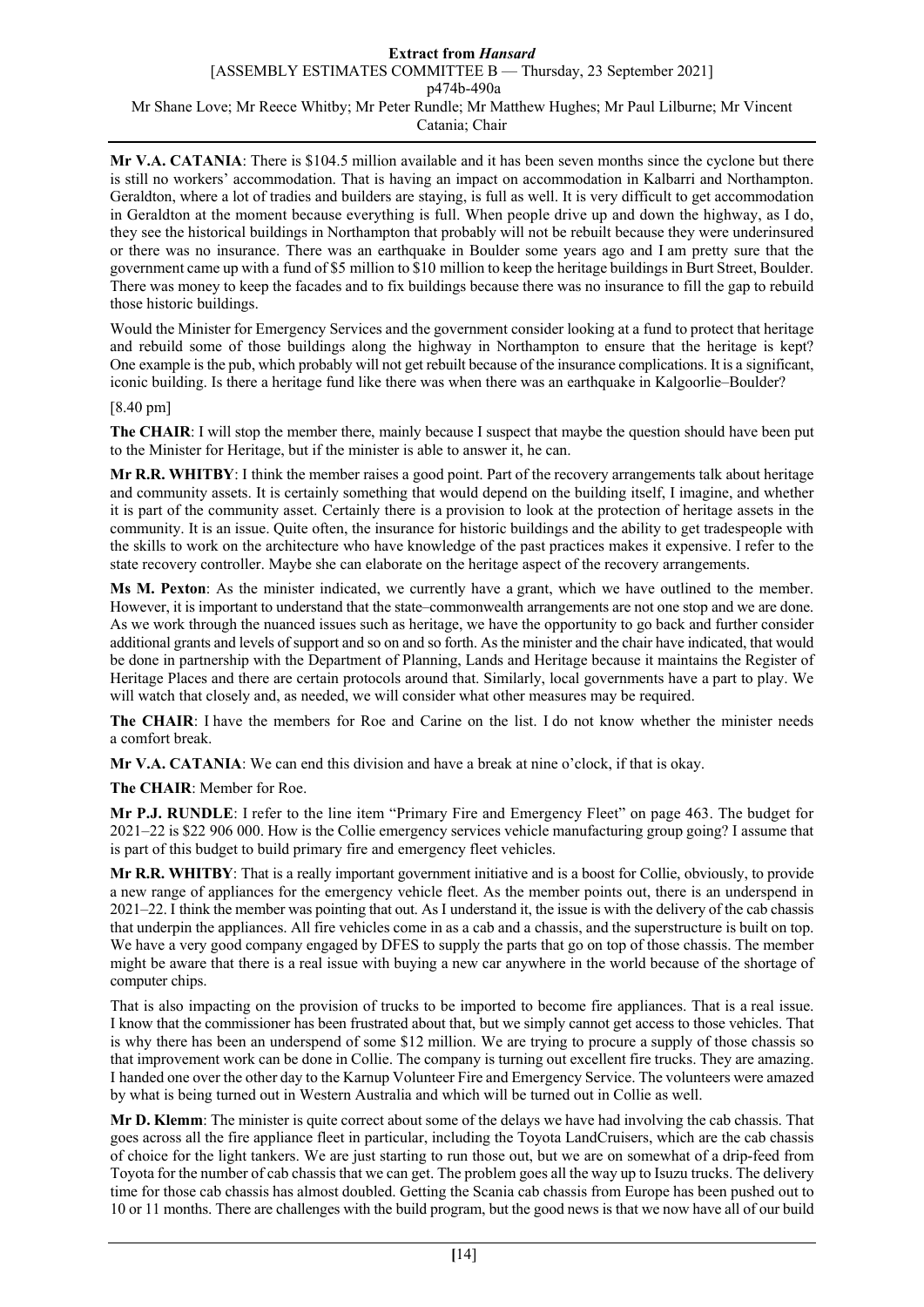contracts in place with all the builders for all the different types of fire appliances. Once we get a steady flow of cab chassis, we will be able to catch up reasonably quickly. The company that does the bulk of our building is establishing itself in Collie. It is not long until the first trucks will roll out of that facility.

**Mr P.J. RUNDLE**: I thank the commissioner. Did the minister's department have any input into the tender decision that awarded the total allocation to a business based in Malaga instead of engaging with a regional business such as one my electorate in Narrogin, the Narrogin fire service, which had a fantastic business but has now basically been totally wiped out? It was prepared to deliver the same service. Did the minister's department have any input into the tender decision to award the business to build those vehicles to a business based in Malaga?

**Mr R.R. WHITBY**: Certainly, the government leaves those operational decisions about which equipment to acquire and sorting out tenders to DFES. DFES will always make a judgement on the best value and best return for the taxpayer dollar when meeting the needs of DFES and delivering a quality product. The commissioner can elaborate.

**Mr D. Klemm**: As we went through the new build contracts, tenders were put out for the various vehicle types. The successful tenderers were chosen, as the minister said, partly for value for money and also for whether the quality of the product the company provides is fit for purpose, to ensure that we are providing the safest possible trucks in this instance to the volunteer and career personnel out there.

**Mr P.J. RUNDLE**: Would the minister be as disappointed as the local member—as I am—when I have seen a local business wiped out in Narrogin that had an excellent tender to build those vehicles, and then, at the same time, we now have a Malaga-based company with a shed in Collie, which from what I gather -

**The CHAIR**: You have got an answer on this. This sounds like rhetoric to me.

[8.50 pm]

**Mr P.J. RUNDLE**: From what I gather, that —

**The CHAIR**: Sounds like a question for private members' business.

**Mr P.J. RUNDLE**: The question is whether the minister is as disappointed as I am to see a local business wiped out when there is a shed in Collie with a few pieces of metal and no building or any trucks whatsoever?

**The CHAIR**: I am ruling that question out of order, member.

**Mr P. LILBURNE**: In light of the scheduled break, would it be appropriate through the chair to put the question to the minister on notice at some point in the future or at a later time?

**The CHAIR**: No, we will go to the break at 9. Fire away. I am sure the member for Roe will be returning with a question that complies with standing orders. Member for Carine.

**Mr P. LILBURNE**: Thank you, chair. Minister, I am interested in bushfire risk management and I refer to page 471 and the bushfire awareness campaign. Can the minister explain the significance of that campaign and what it will mean for emergency services in the community?

**Mr R.R. WHITBY**: I thank the member, and it is a good question. It is a timely question because as we move into the high fire season it is important that members of the community become engaged with the issue, consider their own circumstances, and plan, especially if they live in fire-prone or susceptible areas, to have a response if they are faced with a catastrophic fire. As in previous years, and certainly last year, My Bushfire Plan WA, as it is called, will be part of our response. The idea is that there will be certainly public education through advertising. "How fireproof is your plan?" is a question we ask, and that will be across all media forms. We urge people to think about their personal risk and plan what they will do if a bushfire strikes. It is really important that people think about their personal situation at their home and work out a plan for if they are faced with the catastrophic situation. We urge people to download the app on their phone. I can tell the member that when there is a major fire event, the number of downloads of that application on people's phones skyrockets. Over the last fire season, there was a big increase in the number of people downloading that app. We want to see that continue. Part of the education campaign is urging people to download the app. It has basic information on what people should do, how to decide whether to stay and defend or leave and critical issues about how people handle the situation.

I can tell the member, and I have told members this before, that the suburbs where most people have downloaded the app and made their plan is Ellenbrook with 102, closely followed by Baldivis with 97. I was very disappointed that my electorate got pipped at the post by Ellenbrook, but it demonstrates that people at the urban fringe are very aware of the fire risk and they are keen to get involved with planning and thinking about the risk of fire. The country town with the most plans created was Margaret River with 78. That again tells us the important story that people in the regions are also very aware of this issue. The more public education we can have the better.

It is very interesting to talk to people who went through the Wooroloo fire recently. Even people who have been aware of the fire risk and have some experience with fire, when faced with an absolutely catastrophic, massive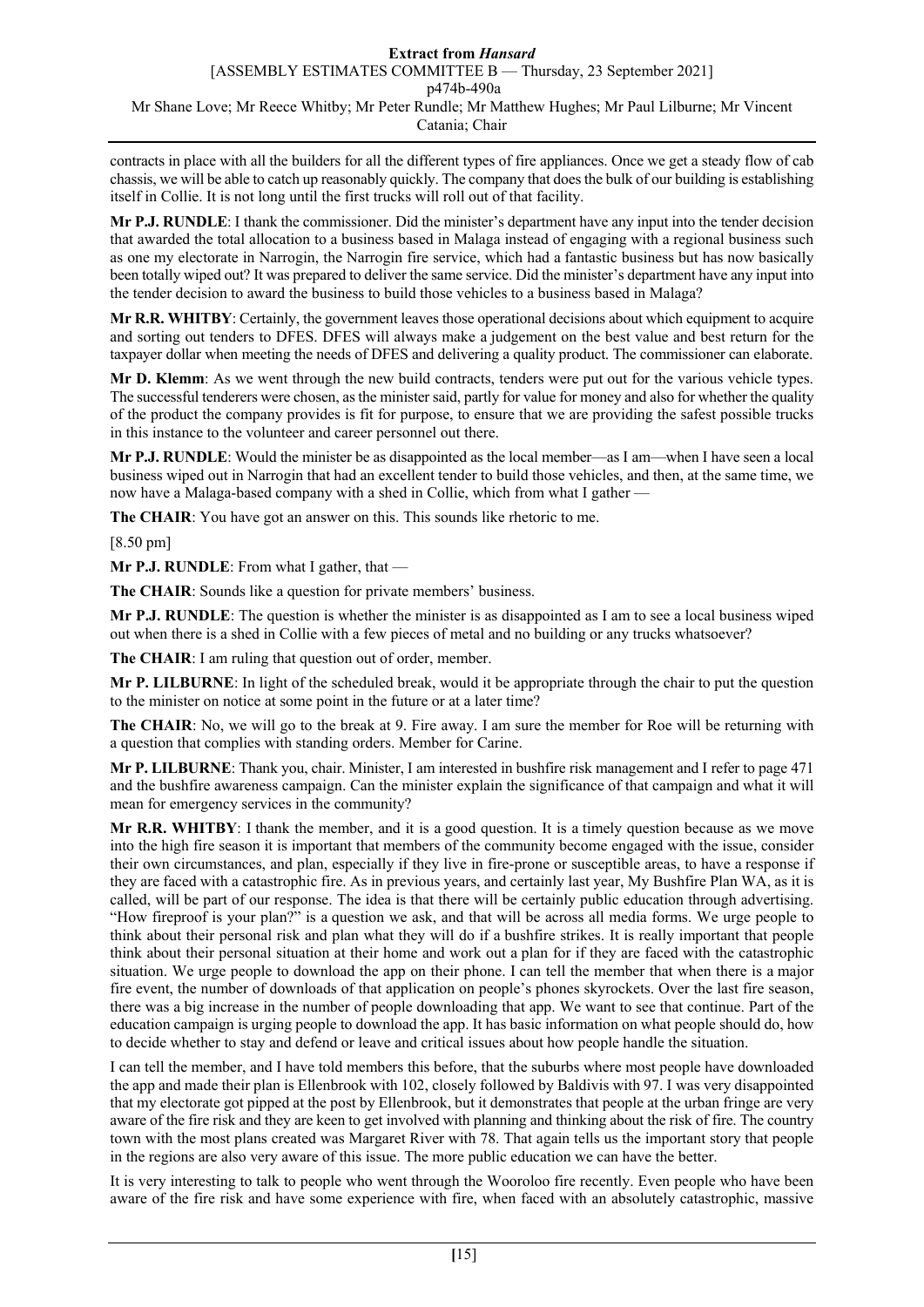blaze, a very fearsome and rapid blaze, as we had at Wooroloo, would tell us they would never stay and defend again. I think the commissioner spoke of people with that story. It is very important people appreciate the risk and the danger and the fierceness of bushfires that they can face. It is a story we heard many times; people say that they thought they could deal with it and that if they had their time over again, they would have got out. At the end of the day, we know that property loss is devastating. We saw 86 homes destroyed at Wooroloo, but those homes can be rebuilt and, thankfully, we did not have one loss of life in Wooroloo, which is really astounding given the nature and rapidity of the fire.

I do not know whether the commissioner wants to share some of his thoughts.

**Mr D. Klemm**: I thank the minister. The minister is quite correct. A number of community members in Wooroloo spoke to me of the belief that they had prior to the fire that they were prepared and ready to stay and defend their property. They felt like they were prepared both mentally and physically to do that, and then with the passage of that fire, they took the opportunity afterwards to reflect on their preparedness and discuss with me that it was not a place that they were going to stay and defend again. The preparedness level they were at was not what was required once a bushfire of that significance and intensity hit their location. The bushfire awareness campaign is really, really critical for this.

One of the major reasons that Ellenbrook has downloaded the app the most is the potential impact of the Wooroloo fire on Ellenbrook late on that Monday evening and into Tuesday morning. We would argue it is fantastic to see people engaging with the app, but preferably they would have done that prior to the bushfire season. Rather than accessing the app the moment the fire is at the front door, we would prefer that members of the community undertake that preparedness well before that.

**Mr P.J. RUNDLE**: I refer to page 464, halfway down the page, and income. Point 3 refers to the \$12.2 million budget estimate and the increase in the emergency services levy revenue. Can the minister tell me how many or what percentage of householders now pay the maximum ESL rate?

**Mr R.R. WHITBY**: It is an interesting question. I might refer to the chief financial officer who might be able to answer that.

**Mrs G. Camarda**:I will take a moment to see whether I have those facts and figures for the member. The 4.7 per cent is the proportion of properties that are paying the maximum and the levy applies to 1 311 452 properties.

**Mr P.J. RUNDLE**: Many householders who contacted me are concerned about the increase in ESL rates by 4.3 per cent, as identified in this line item. That is well above CPI, as the minister will know, and it seems to be that we are building momentum. It used to be just a small \$35 charge when it started. Now it has become a massive impingement on all ratepayers in WA. Can the minister tell me why it has increased well and truly above the rate of CPI?

[9.00 pm]

**Mr R.R. WHITBY**: I think I explained this earlier in the evening. The increase logged for this financial year is actually lower compared with the previous year. In the previous year, we had a freeze on household charges to help people out with COVID. The emergency services levy take was much lower and it was supplemented by \$40 million from the consolidated account. The actual increase compared with before COVID, in the budget year before that freeze, means that people are paying less than they were. The increase is based on a cut. I do not have in front of me the actual increase in real dollars, but it is only a few dollars. We have done a great service to people by accepting that COVID presented difficulties. We wanted to freeze the cost of the household basket. We reduced the ESL take from residents and ratepayers, and we supplemented that loss from the consolidated account of government. Now, in this budget year, we are still supplementing that ESL money with just under \$15 million from the consolidated account. Ratepayers are actually paying slightly less than they were before COVID.

**Mr P.J. RUNDLE**: I will take that on board. I think the member for Moore brought up earlier the spending of the ESL on non-fire-related activities such as marine rescue, which did not use to come out of the ESL. When did this pattern develop?

**Mr R.R. WHITBY**: Member, the emergency services levy is not a fire services levy; it provides for all emergency requirements. DFES is not just a fire agency or department; it is an emergency services agency. I would hate to think that we were not going to fund marine rescue or the State Emergency Service, which provide excellent service to the Western Australian community. Those volunteers might be quite upset if the member were to suggest that they should not be funded.

**Mr P.J. RUNDLE**: What I am really concerned about is that a pattern appears to be developing. I agree that marine rescue do a great job as well. Government expenditure is reducing and the levy seems to be replacing it. To me, that pattern seems to be developing, including the 4.3 per cent increase this year. It is a concern that I would like to put out there.